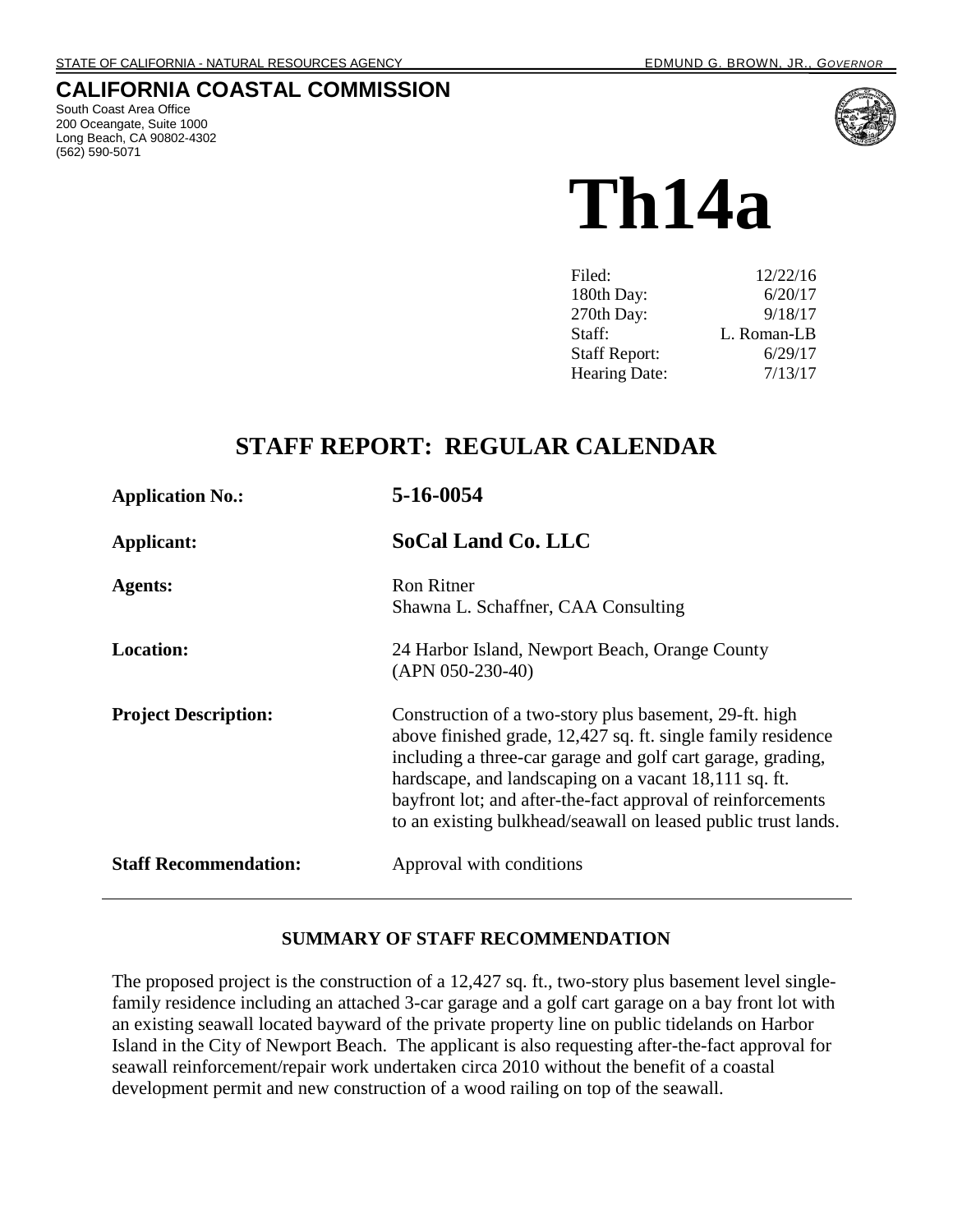The major issues raised by this proposed development concern a shoreline protective device on State public tidelands and bay front development that could be affected by waves, erosion, storm conditions, and sea level rise or other natural hazards in the future.

The first floor finish elevation of the proposed new development is at +12.46 ft. NAVD88. The highest high tides in Newport Beach threaten flooding of low-lying terrain, such as at the project site. The project has been designed to be above the historic highest high tide of +7.8 feet and above the City of Newport Beach design flood height of +9.0 feet MLLW. A coastal hazards analysis provided by the applicant concludes that, given the project's location inside a bay, that the subject site is not exposed to typical ocean waves or wave run-up and that the existing shoreline is not subject to significant long term erosion. Regarding future sea level rise, the analysis concludes that the proposed new single-family residence is sufficiently set back and designed with a finished floor elevation such that it will be safe from current flood risks and not be subject to flooding caused by future sea level rise projections based on mid-range projections of a possible 3-foot rise in sea level. Therefore, the information provided by the applicant concludes that proposed new residence will not rely on the existing seawall and after-the-fact seawall improvements/reinforcements, and that no new shoreline protective device will be needed over the life of the proposed development (75 years). However, in an addendum to the hazards analysis, the seawall was deemed necessary to protect adjacent development (i.e., singlefamily homes on the adjacent lots).

The groundwater table will also be influenced by tidal action and future sea level rise. The groundwater table could reach the basement level, therefore, the applicant proposes to waterproof the basement and crawl space and provide backup measures to deal with basement flooding issues if the primary waterproofing fails.

The applicant's Hazards Analysis notes that the top of the seawall can be further raised at a future date if necessary to protect existing development from future sea level rise. However, the seawall is currently located seaward of the applicant's property, on public trust tidelands, which is not a preferred alignment. Also seawalls contribute to the destruction of sites through impacts to marine habitats and regional sediment dynamics. Further, seawalls adversely impact public access and recreation. In the near-term, the State Lands Commission, through its tidelands grantee the County of Orange, which thereby acts as the trustee of the granted tidelands, has entered into a 49-year lease (1988-2037) giving the applicant exclusive use of an approximate 30-foot wide area of filled and reclaimed former tidelands seaward of their property for landscaping and non-permanent recreational improvements, such as patios, walks, dock access walks, and garden walls not exceeding 36 inches in height above natural grade. Seawalls are not a permitted use per the County lease of public tidelands, nor are seawalls currently permitted on public tidelands per the 2017 certified City of Newport Beach LCP. In order to comply with the Public Trust Doctrine, the 1988 lease of filled public tidelands to the homeowners contained certain restrictions. For instance, the uses on the land were specifically restricted only to landscaping and non-permanent recreational improvements including any and all landscaping and non-permanent improvements existing as of August 1, 1990. However, prior to any lease of filled public tidelands, in 1976, the County issued a permit for a 'non-commercial structure' at 24 Harbor Island and in 1977, the Commission issued CDP A-9-12-77-1847 for 'construction of 112' seawall to replace existing failed seawall' that is the subject of this staff report on public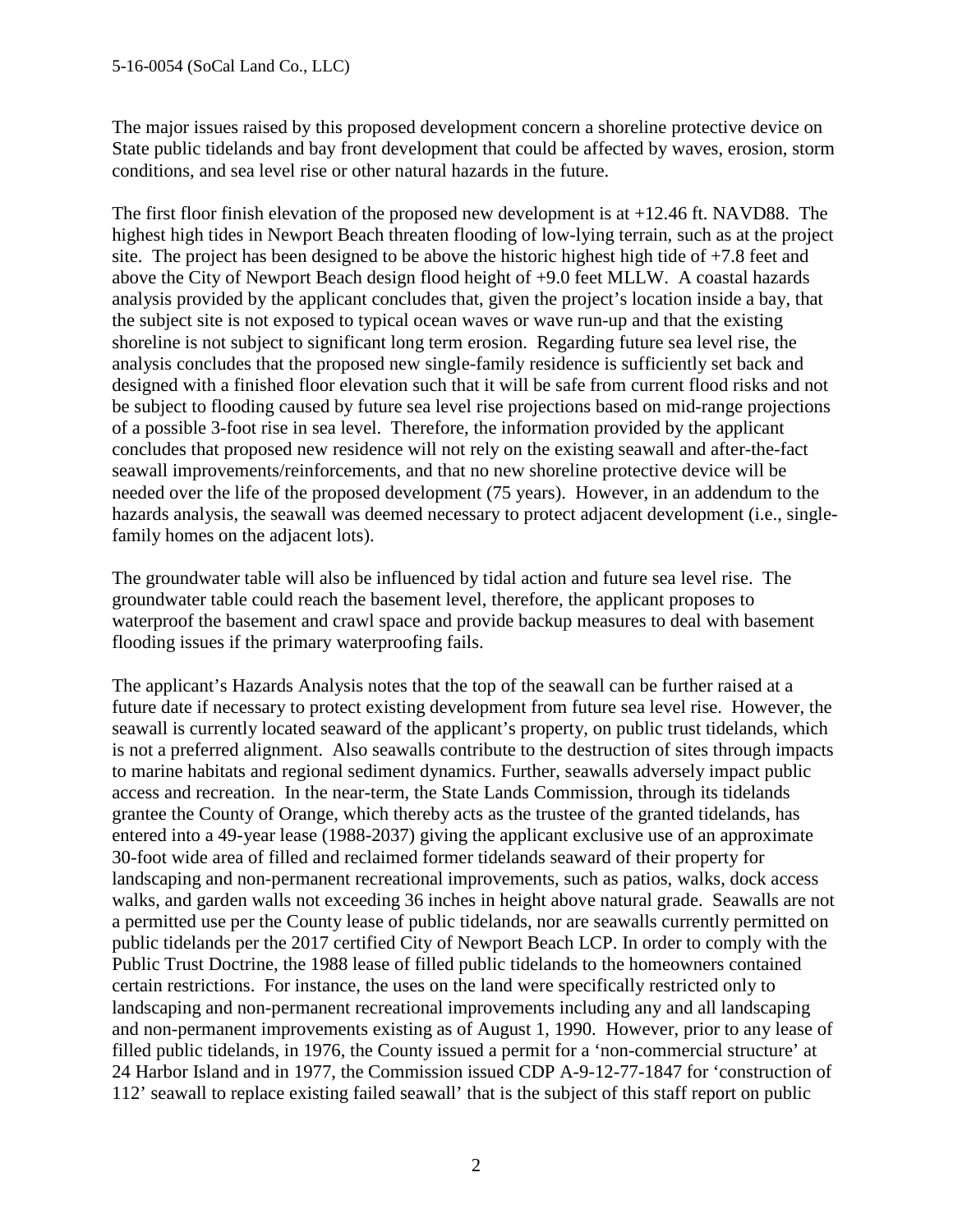tidelands in front of 24 Harbor Island. Therefore, the subject seawall was an existing, Countypermitted 'non-commercial structure' on State tidelands prior to the Lease agreement. Over the long-term, these tidelands must be protected for public trust allowed uses, such as public recreational piers, visitor-serving facilities and boating facilities.

To ensure that the proposed new development does not contribute to the destruction of the site or the surrounding area and is consistent with Section 30253 and the public access and recreation and marine resource protection policies of the Coastal Act, the Commission imposes **Special Condition 1** requiring the applicant to agree that no future expansion of the seawall extending the footprint seaward shall be undertaken to protect the development approved pursuant to this CDP, including but not limited to, the residence and garage, foundations, patio and any future improvements, in the event that the development is threatened with damage or destruction from waves, erosion, storm conditions, flooding, sea level rise or other natural hazards in the future and requiring an exhibit depicting the exact location of the seawall to be recorded onto the property deed. And **Special Condition 2** is imposed limiting authorization of the after-the-fact improvements to the existing shoreline protective device (i.e., new coping and tiebacks/deadmen) on public tidelands to the 49-year term until March 22, 2037 of the existing Lease for the private use of filled public tidelands by this and all other Harbor Island property owners. At that time, the County may terminate the lease or re-negotiate the term and uses allowed under a new lease.

Furthermore, to ensure that any prospective future owners of the property are made aware of the applicability of the conditions of this permit, the Commission imposes **Special Condition No. 10**, which requires the property owner record a deed restriction against the property, referencing all of the above special conditions of this permit and imposing them as covenants, conditions and restrictions on the use and enjoyment of the Property.

Staff is recommending **approval** of the proposed coastal development permit with **eleven (11)** special conditions regarding: **1) No Future Expansion of Existing Shoreline Protective Device and Future Removal of Development; 2) Future Removal of Appurtenances and Improvements to Shoreline Protective Device; 3) Revised Plans; 4) Revised Landscaping Plans; 5) Conformance with Drainage and Runoff Control Plan; 6) Construction Phase BMPs; 7) Assumption of Risk, Waiver of Liability; 8) Future Development; 9) Public Rights; 10) Application Fee; and 11) Deed Restriction.**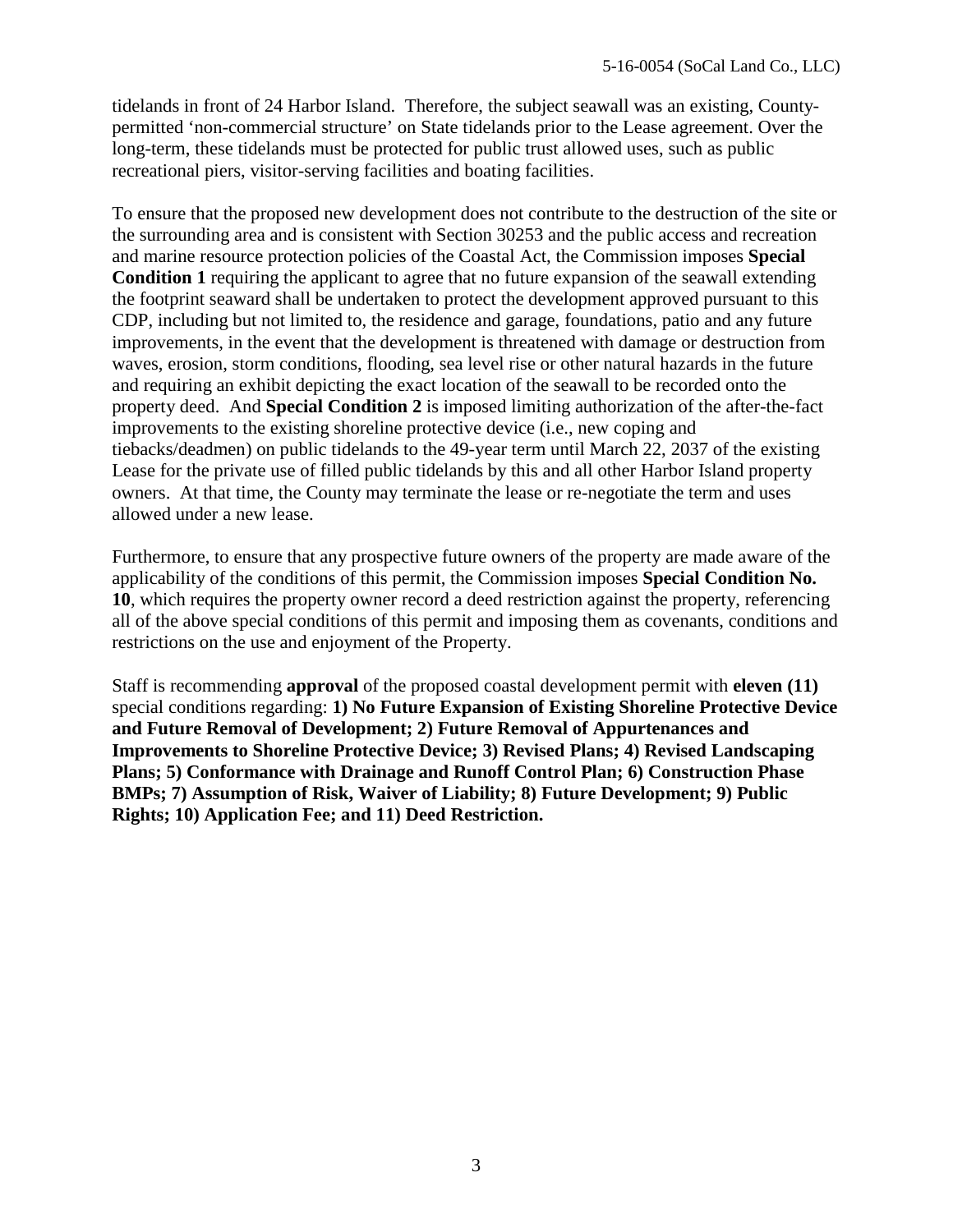# **TABLE OF CONTENTS**

| П.   |  |
|------|--|
| III. |  |
|      |  |
|      |  |
|      |  |
|      |  |
|      |  |
|      |  |
|      |  |
|      |  |
|      |  |
|      |  |

#### **APPENDICES**

Appendix A – Substantive File Documents

#### **[EXHIBITS](https://documents.coastal.ca.gov/reports/2017/7/Th14a/Th14a-7-2017-exhibits.pdf)**

[Exhibit 1 – Vicinity Map](https://documents.coastal.ca.gov/reports/2017/7/Th14a/Th14a-7-2017-exhibits.pdf) [Exhibit 2 – Site Plan](https://documents.coastal.ca.gov/reports/2017/7/Th14a/Th14a-7-2017-exhibits.pdf)  [Exhibit 3 – Floor Plans](https://documents.coastal.ca.gov/reports/2017/7/Th14a/Th14a-7-2017-exhibits.pdf)  [Exhibit 4 – Elevations](https://documents.coastal.ca.gov/reports/2017/7/Th14a/Th14a-7-2017-exhibits.pdf)  [Exhibit 5 – Sections](https://documents.coastal.ca.gov/reports/2017/7/Th14a/Th14a-7-2017-exhibits.pdf)  Exhibit 6 – Foundation [Exhibit 7 – Shoring](https://documents.coastal.ca.gov/reports/2017/7/Th14a/Th14a-7-2017-exhibits.pdf)  Exhibit 8 – Grading Plan [Exhibit 9 – Seawall/Bulkhead Plan](https://documents.coastal.ca.gov/reports/2017/7/Th14a/Th14a-7-2017-exhibits.pdf)  [Exhibit 10 – Water Quality BMPs](https://documents.coastal.ca.gov/reports/2017/7/Th14a/Th14a-7-2017-exhibits.pdf)  [Exhibit 11 – Dewatering Plan](https://documents.coastal.ca.gov/reports/2017/7/Th14a/Th14a-7-2017-exhibits.pdf) [Exhibit 12 – Landscaping](https://documents.coastal.ca.gov/reports/2017/7/Th14a/Th14a-7-2017-exhibits.pdf)  [Exhibit 13 – Topographic Survey](https://documents.coastal.ca.gov/reports/2017/7/Th14a/Th14a-7-2017-exhibits.pdf)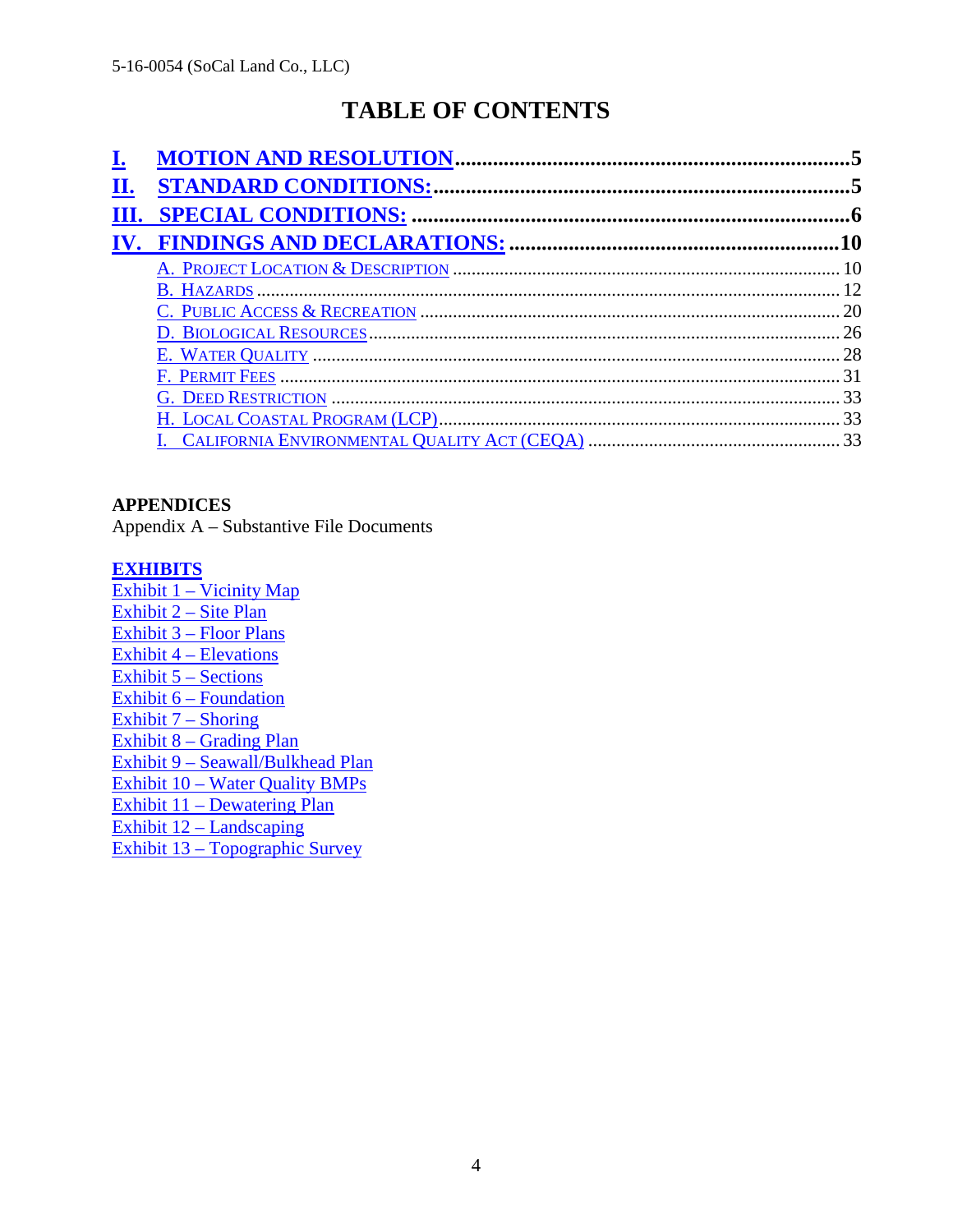## **I. MOTION AND RESOLUTION**

#### **Motion:**

*I move that the Commission approve Coastal Development Permit No. 5-16-0054 pursuant to the staff recommendation.* 

Staff recommends a **YES** vote. Passage of this motion will result in approval of the permit as conditioned and adoption of the following resolution and findings. The motion passes only by affirmative vote of a majority of the Commissioners present.

#### **Resolution**:

*The Commission hereby approves a coastal development permit for the proposed development and adopts the findings set forth below on grounds that the development as conditioned will be in conformity with 1) the Local Coastal Program conforming to the provisions of Chapter 3 , and the public access and recreation policies of the Coastal Act for the portion of the proposed development in the jurisdiction of the Local Coastal Program and 2) the provisions of Chapter 3 of the Coastal Act for the portion of the proposed development in the Commission's retained original jurisdiction. Approval of the permit complies with the California Environmental Quality Act because either 1) feasible mitigation measures and/or alternatives have been incorporated to substantially lessen any significant adverse effects of the development on the environment, or 2) there are no further feasible mitigation measures or alternatives that would substantially lessen any significant adverse impacts of the development on the environment.* 

## **II. STANDARD CONDITIONS**

This permit is granted subject to the following standard conditions:

- 1. **Notice of Receipt and Acknowledgment**. The permit is not valid and development shall not commence until a copy of the permit, signed by the permittees or authorized agent, acknowledging receipt of the permit and acceptance of the terms and conditions, is returned to the Commission office.
- 2. **Expiration**. If development has not commenced, the permit will expire two years from the date on which the Commission voted on the application. Development shall be pursued in a diligent manner and completed in a reasonable period of time. Application for extension of the permit must be made prior to the expiration date.
- 3. **Interpretation**. Any questions of intent or interpretation of any condition will be resolved by the Executive Director or the Commission.
- 4. **Assignment**. The permit may be assigned to any qualified person, provided assignee files with the Commission an affidavit accepting all terms and conditions of the permit.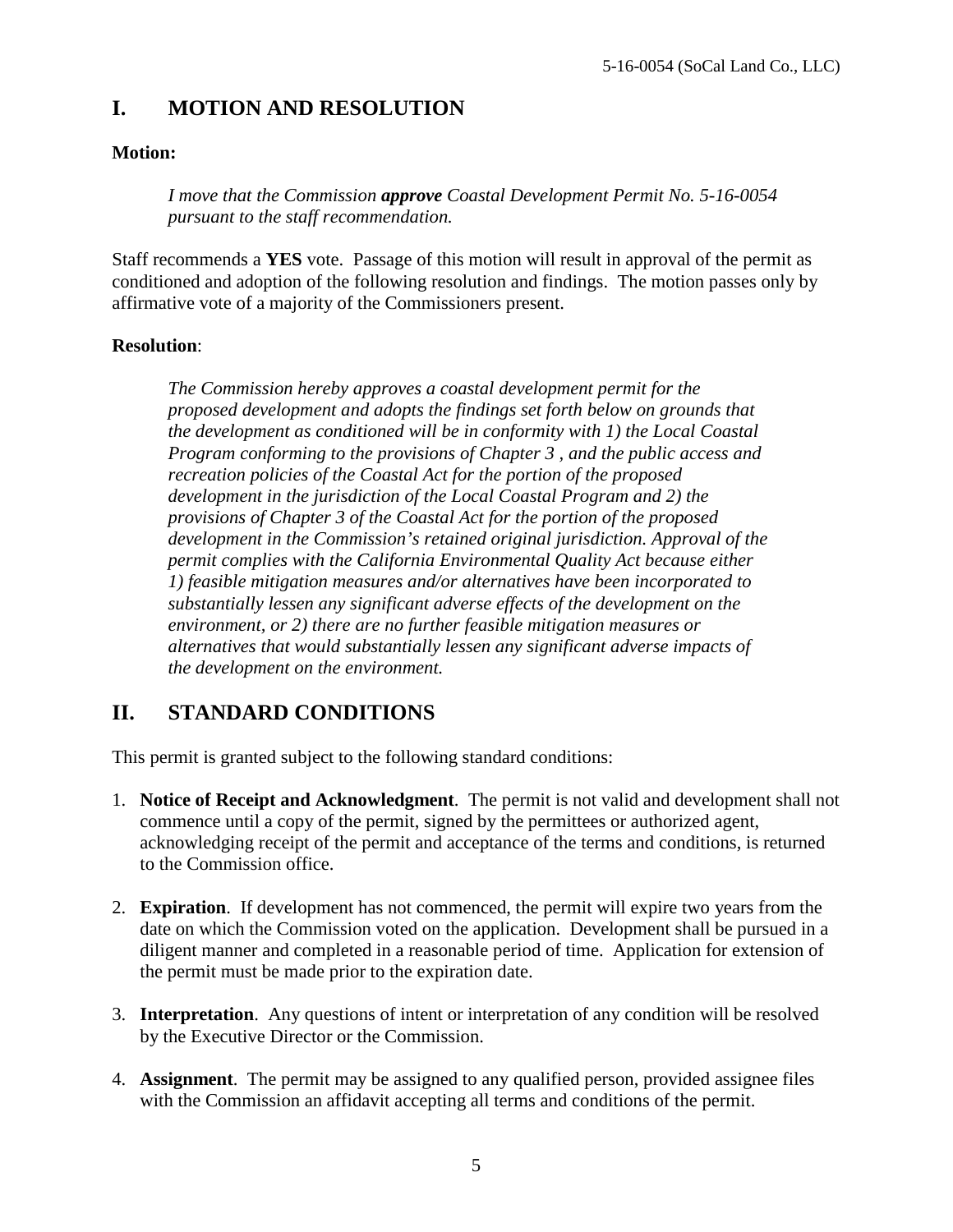5. **Terms and Conditions Run with the Land**. These terms and conditions shall be perpetual, and it is the intention of the Commission and the permittees to bind all future owners and possessors of the subject property to the terms and conditions.

## **III. SPECIAL CONDITIONS**

This permit is granted subject to the following special conditions:

- 1. **No Future Expansion of Existing Shoreline Protective Device and Future Removal of Development.**
	- A. By acceptance of this permit, the applicant agrees, on behalf of itself and all successors and assigns, that no future repair or maintenance, enhancement, reinforcement, or any other activity affecting the shoreline protective device that is the subject of Coastal Development Permits No. 5-16-0054 and A-9-12-77-1847, as described and depicted on an Exhibit attached to the Notice of Intent to Issue Permit (NOI) that the Executive Director issues for this permit, shall be undertaken if such activity extends the footprint of the subject shoreline protective device seaward in order to protect the landside development approved pursuant to Coastal Development Permit No. 5-16-0054 including, but not limited to, the residence and garages, foundations, patio and any future improvements, in the event that the development is threatened with damage or destruction from waves, erosion, storm conditions, flooding, sea level rise or other natural coastal hazards in the future. By acceptance of this permit, the applicant hereby waives, on behalf of itself and all successors and assigns, any rights to construct such shoreline protective devices that may exist under applicable law.
	- B. By acceptance of this Permit, the applicant further agrees, on behalf of itself and all successors and assigns, that the landowners shall remove and/or relocate, in whole or in part, the development authorized by this permit, including the residence and garage, foundations, patio and any future improvements, if any government agency has ordered that the structure is not to be occupied due to any of the hazards identified above, in subsection A. of this condition. In the event that portions of the development fall to the bay before they are removed, the landowner shall remove all recoverable debris associated with the development from the bay and lawfully dispose of the material in an approved disposal site. Removal of any development from the subject property and from areas bayward of the subject property, shall require an amendment to this coastal development permit or a new coastal development permit, unless the Executive Director determines that no coastal development permit is legally required.
	- C. Prior to the issuance by the Executive Director of the NOI FOR THIS PERMIT, the applicant shall submit for the review and approval of the Executive Director, and upon such approval, for attachment as an Exhibit to the NOI, a formal legal description and graphic depiction of the shoreline protective device that is the subject of Coastal Development Permit No. 5-16-0054 and A-9-12-77-1847, as generally described above and shown on the topographic survey included as **Exhibit 13** of this staff report, showing the footprint and the elevation of the device referenced to NGVD (National Geodetic Vertical Datum).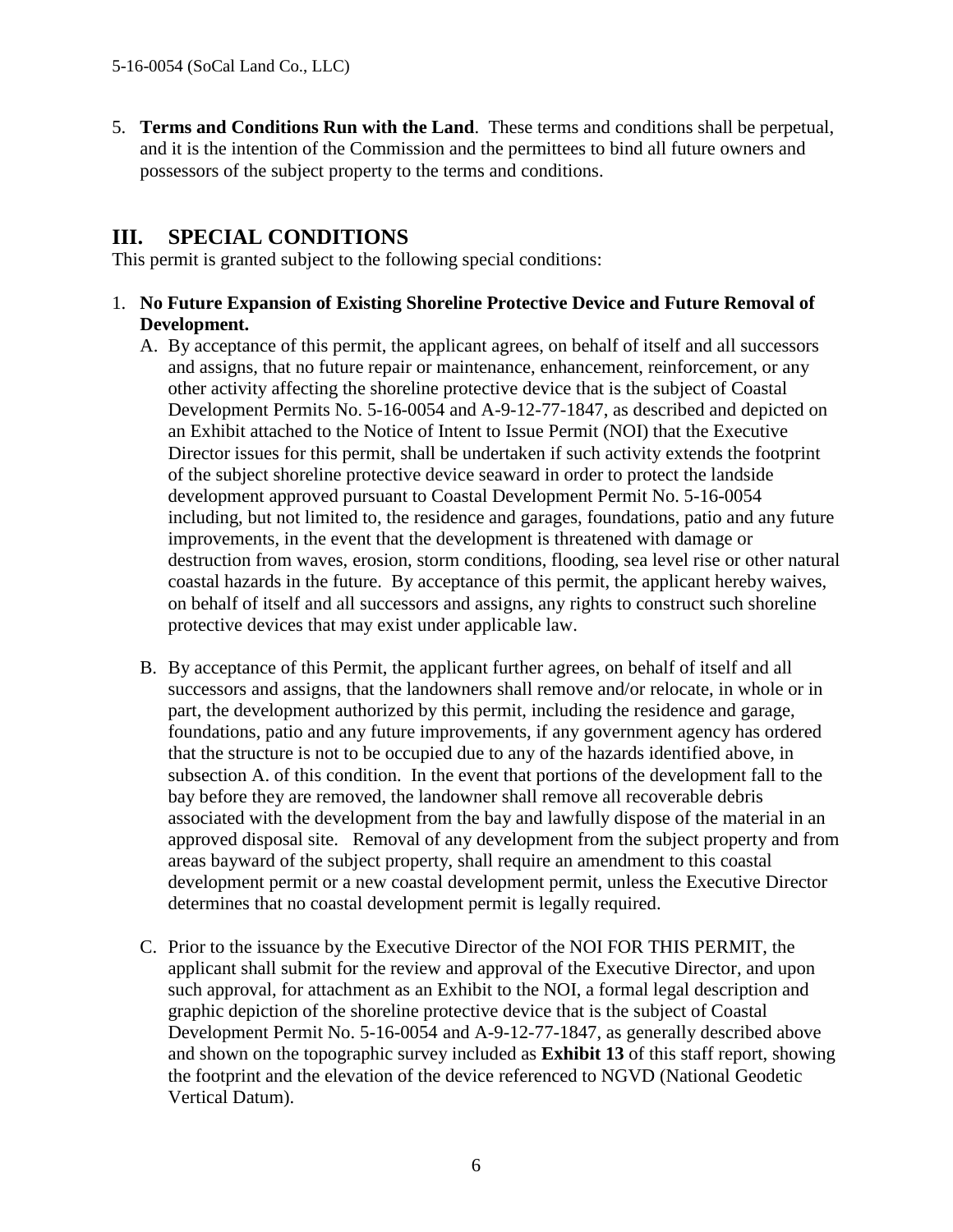2. **Future Removal of Appurtenances and Improvements to Shoreline Protective Device.**  Authorization of the landscaping, concrete walk, raised planters, guardrail and after-the-fact improvements to the existing protective device (i.e., new coping and tiebacks) within State tidelands which is the subject of this permit shall be limited to the term of the existing Lease agreement between the applicant and the County of Orange commencing in March 22, 1988 for a period of forty-nine (49) years until March 22, 2037 for the exclusive, private use of filled public State tidelands lying between the extension of the property side lines from the adjudicated mean high tide line to the U.S. bulkhead line. By acceptance of this Permit, the applicant agrees, on behalf of itself and all successors and assigns, that the landowner(s) shall remove and/or relocate, the above described development authorized by this permit which is situated on State Tidelands when there is no longer a valid lease for exclusive, private use of filled public State tidelands.

PRIOR TO THE ISSUANCE OF THE PERMIT, the applicant shall submit, for the Executive Director's review and approval, a written agreement between the applicant and the Commission for removal of the landscaping, concrete walk, raised planters, guardrail and after-the-fact improvements to the existing shoreline protective structure on State tidelands as required by this special condition.

3. **Revised Plans.** PRIOR TO THE ISSUANCE OF THE COASTAL DEVELOPMENT PERMIT, the applicant shall submit, for the Executive Director's review and approval, two (2) full size sets of architectural plans that substantially conform to the project plans by the Ritner Group, but shall be revised to indicate the finished floor elevation of the proposed basement level and crawl space level and specifically indicate that the basement and crawl space areas are not proposed as nor shall ever be intended as livable area and shall never be converted to livable area due to its elevation below current base flood level.

The applicant shall undertake development in accordance with the approved final plans. Any proposed changes to the approved final plans shall be reported to the Executive Director. No changes to the approved final plans shall occur without a Commission amendment to this Coastal Development Permit unless the Executive Director determines that no amendment is legally required.

4. **Landscaping-Drought Tolerant, Non-Invasive Plants.** Vegetated landscaped areas shall only consist of native plants or non-native drought tolerant plants, which are non-invasive. No plant species listed as problematic and/or invasive by the California Native Plant Society [\(http://www.CNPS.org/\)](http://www.cnps.org/), the California Invasive Plant Council (formerly the California Exotic Pest Plant Council) [\(http://www.cal-ipc.org/\)](http://www.cal-ipc.org/), or as may be identified from time to time by the State of California shall be employed or allowed to naturalize or persist on the site. No plant species listed as a "noxious weed" by the State of California or the U.S. Federal Government shall be utilized within the property. All plants shall be low water use plants as identified by California Department of Water Resources (See: [http://www.water.ca.gov/wateruseefficiency/docs/wucols00.pdf\)](http://www.water.ca.gov/wateruseefficiency/docs/wucols00.pdf). Use of reclaimed water for irrigation is encouraged. If using potable water for irrigation, only drip or microspray irrigation systems may be used. Other water conservation measures shall be considered, such as weather based irrigation controllers.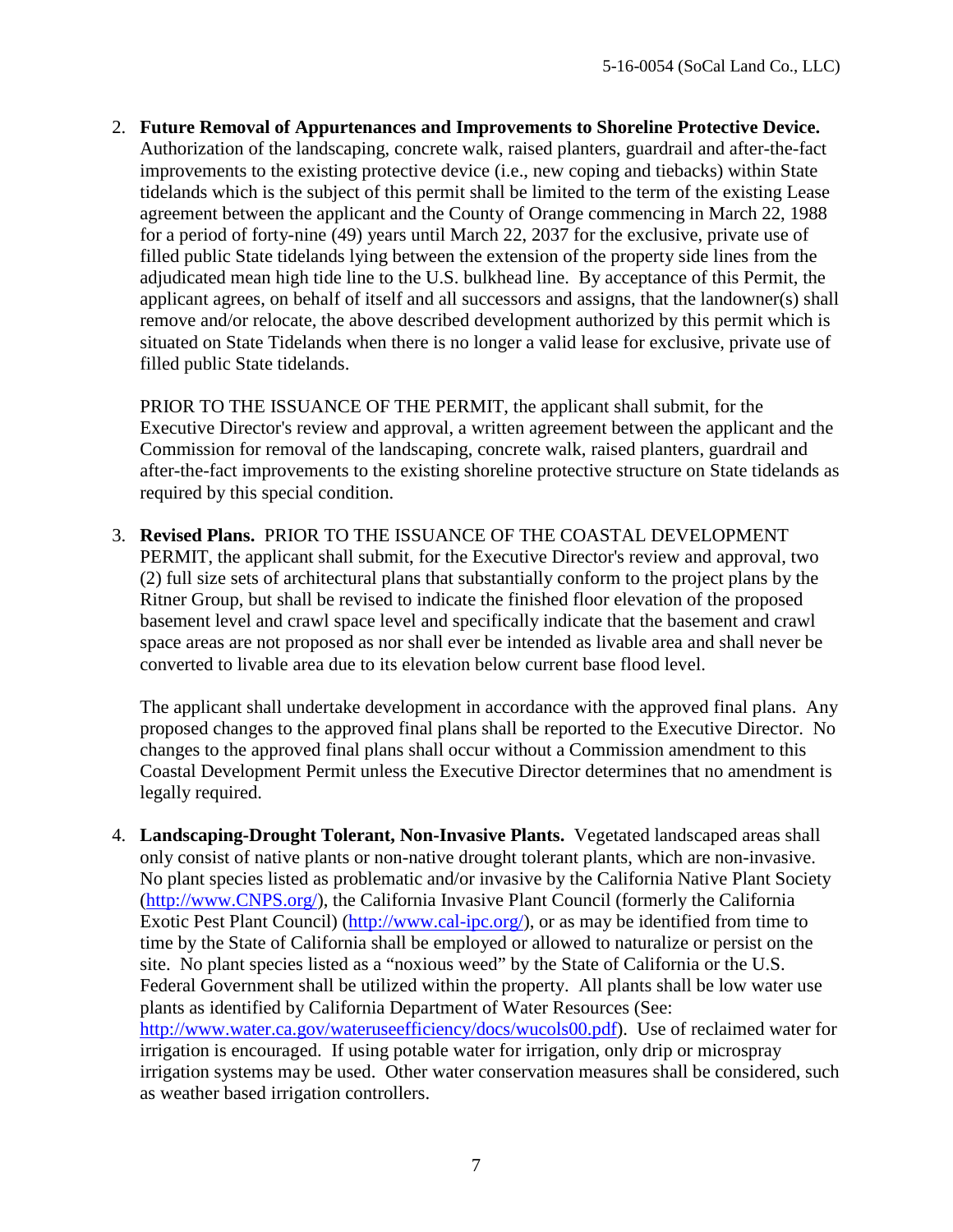- 5. **Conformance with the Drainage and Runoff Control Plan.** The applicant shall conform with the preliminary grading and drainage plan by Toal Engineering dated 6/17/16 and received by the Coastal Commission South Coast District Office on July 29, 2016 showing roof downspouts and runoff from all impervious areas directed to vegetated swales along the property's side yards. Any proposed changes to the approved plan shall be reported to the Executive Director. No changes to the approved plan shall occur without a Commission amendment to this Coastal Development Permit unless the Executive Director determines that no amendment is legally required.
- 6. **Storage of Construction Materials, Mechanized Equipment and Removal of Construction Debris.** The permittees shall comply with the following construction-related requirements:
	- A. No demolition or construction materials, debris, or waste shall be placed or stored where it may enter sensitive habitat, receiving waters or a storm drain, or be subject to wave, wind, rain, or tidal erosion and dispersion;
	- B. No demolition or construction equipment, materials, or activity shall be placed in or occur in any location that would result in impacts to environmentally sensitive habitat areas, streams, wetlands or their buffers;
	- C. Any and all debris resulting from demolition or construction activities shall be removed from the project site within 24 hours of completion of the project;
	- D. Demolition or construction debris and sediment shall be removed from work areas each day that demolition or construction occurs to prevent the accumulation of sediment and other debris that may be discharged into coastal waters;
	- E. All trash and debris shall be disposed in the proper trash and recycling receptacles at the end of every construction day;
	- F. The applicant shall provide adequate disposal facilities for solid waste, including excess concrete, produced during demolition or construction;
	- G. Debris shall be disposed of at a legal disposal site or recycled at a recycling facility. If the disposal site is located in the Coastal Zone, a coastal development permit or an amendment to this permit shall be required before disposal can take place unless the Executive Director determines that no amendment or new permit is legally required;
	- H. All stock piles and construction materials shall be covered, enclosed on all sides, shall be located as far away as possible from drain inlets and any waterway, and shall not be stored in contact with the soil;
	- I. Machinery and equipment shall be maintained and washed in confined areas specifically designed to control runoff. Thinners or solvents shall not be discharged into sanitary or storm sewer systems;
	- J. The discharge of any hazardous materials into any receiving waters shall be prohibited;
	- K. Spill prevention and control measures shall be implemented to ensure the proper handling and storage of petroleum products and other construction materials. Measures shall include a designated fueling and vehicle maintenance area with appropriate berms and protection to prevent any spillage of gasoline or related petroleum products or contact with runoff. The area shall be located as far away from the receiving waters and storm drain inlets as possible;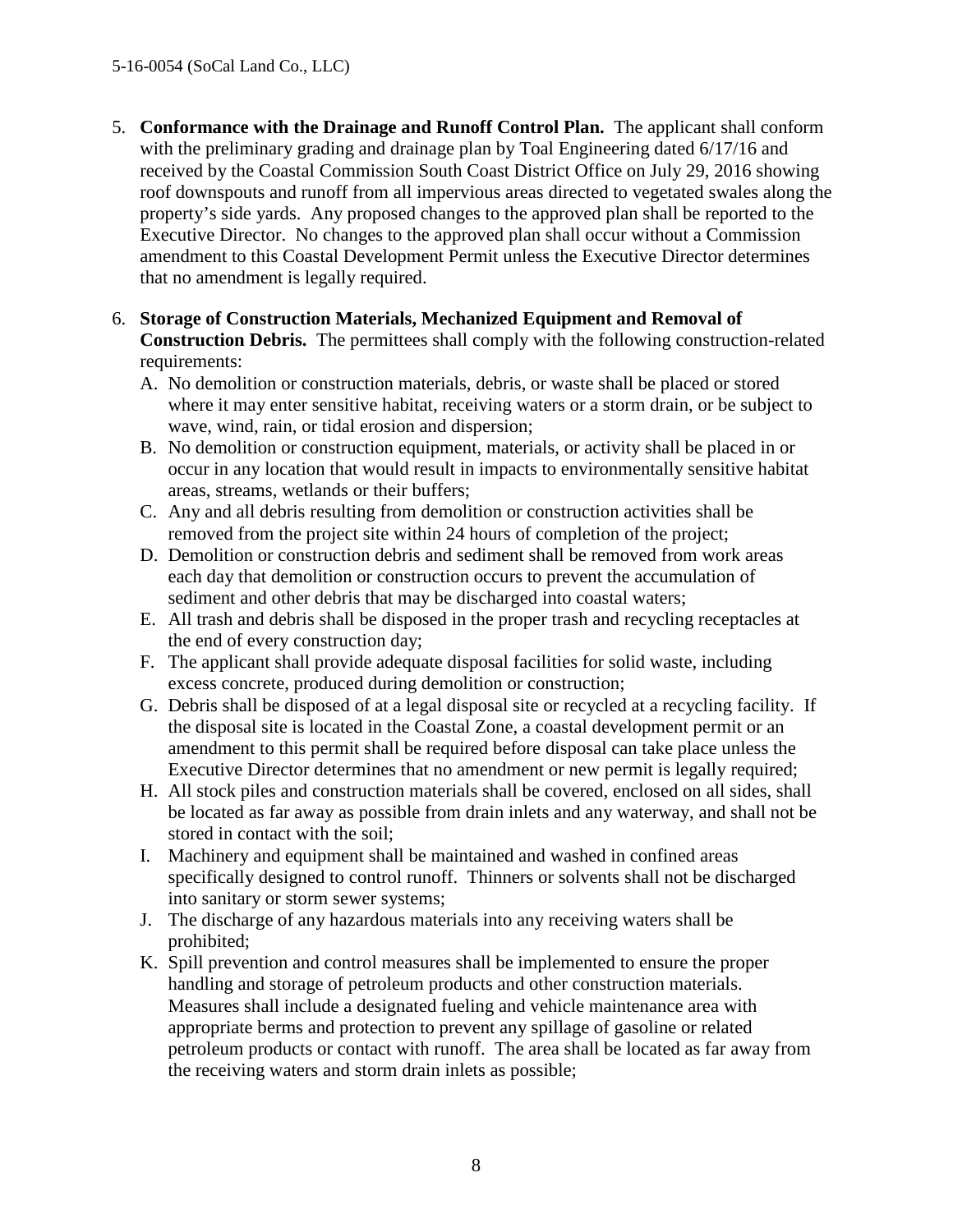- L. Best Management Practices (BMPs) and Good Housekeeping Practices (GHPs) designed to prevent spillage and/or runoff of demolition or construction-related materials, and to contain sediment or contaminants associated with demolition or construction activity, shall be implemented prior to the on-set of such activity; and
- M. All BMPs shall be maintained in a functional condition throughout the duration of construction activity.
- 7. **Assumption of Risk, Waiver of Liability and Indemnity.** By acceptance of this permit, the applicant acknowledges and agrees (i) that the site may be subject to hazards from waves, erosion, storm conditions, liquefaction, flooding, and sea level rise; (ii) to assume the risks to the applicant and the property that is the subject of this permit of injury and damage from such hazards in connection with this permitted development; (iii) to unconditionally waive any claim of damage or liability against the Commission, its officers, agents, and employees for injury or damage from such hazards; and (iv) to indemnify and hold harmless the Commission, its officers, agents, and employees with respect to the Commission's approval of the project against any and all liability, claims, demands, damages, costs (including costs and fees incurred in defense of such claims), expenses, and amounts paid in settlement arising from any injury or damage due to such hazards.
- 8. **Future Development.** This permit is only for the development described in Coastal Development Permit No. 5-16-0054. Pursuant to Title 14 California Code of Regulations Section 13250(b)(6), the exemptions otherwise provided in Public Resources Code Section 30610(a) shall not apply to the development governed by Coastal Development Permit No. 5- 16-0054. Accordingly, any future improvements to the residence and garage, foundations and patio authorized by this permit, including but not limited to repair and maintenance identified as requiring a permit in Public Resources Section 30610(d) and Title 14 California Code of Regulations Sections 13252(a)-(b), shall require an amendment to Permit No. 5-16- 0054 from the Commission or shall require an additional coastal development permit from the Commission or from the applicable certified local government.
- 9. **Public Rights.** The Coastal Commission's approval of this permit shall not constitute a waiver of any public rights that exist or may exist on the property. The permittee shall not use this permit as evidence of a waiver of any public rights that may exist on the property.
- 10. **Application Fee.** PRIOR TO ISSUANCE OF THE COASTAL DEVELOPMENT PERMIT, the applicant shall pay the balance of the application fee for the proposed new development and the after-the-fact development, which totals \$24,930.
- 11. **Deed Restriction.** PRIOR TO ISSUANCE OF THE COASTAL DEVELOPMENT PERMIT, the applicant shall submit to the Executive Director for review and approval documentation demonstrating that the landowners have executed and recorded against the parcel(s) governed by this permit a deed restriction, in a form and content acceptable to the Executive Director: (1) indicating that, pursuant to this permit, the California Coastal Commission has authorized development on the subject property, subject to terms and conditions that restrict the use and enjoyment of that property; and (2) imposing the Special Conditions of this permit as covenants, conditions and restrictions on the use and enjoyment of the Property. The deed restriction shall include a legal description of the entire parcel or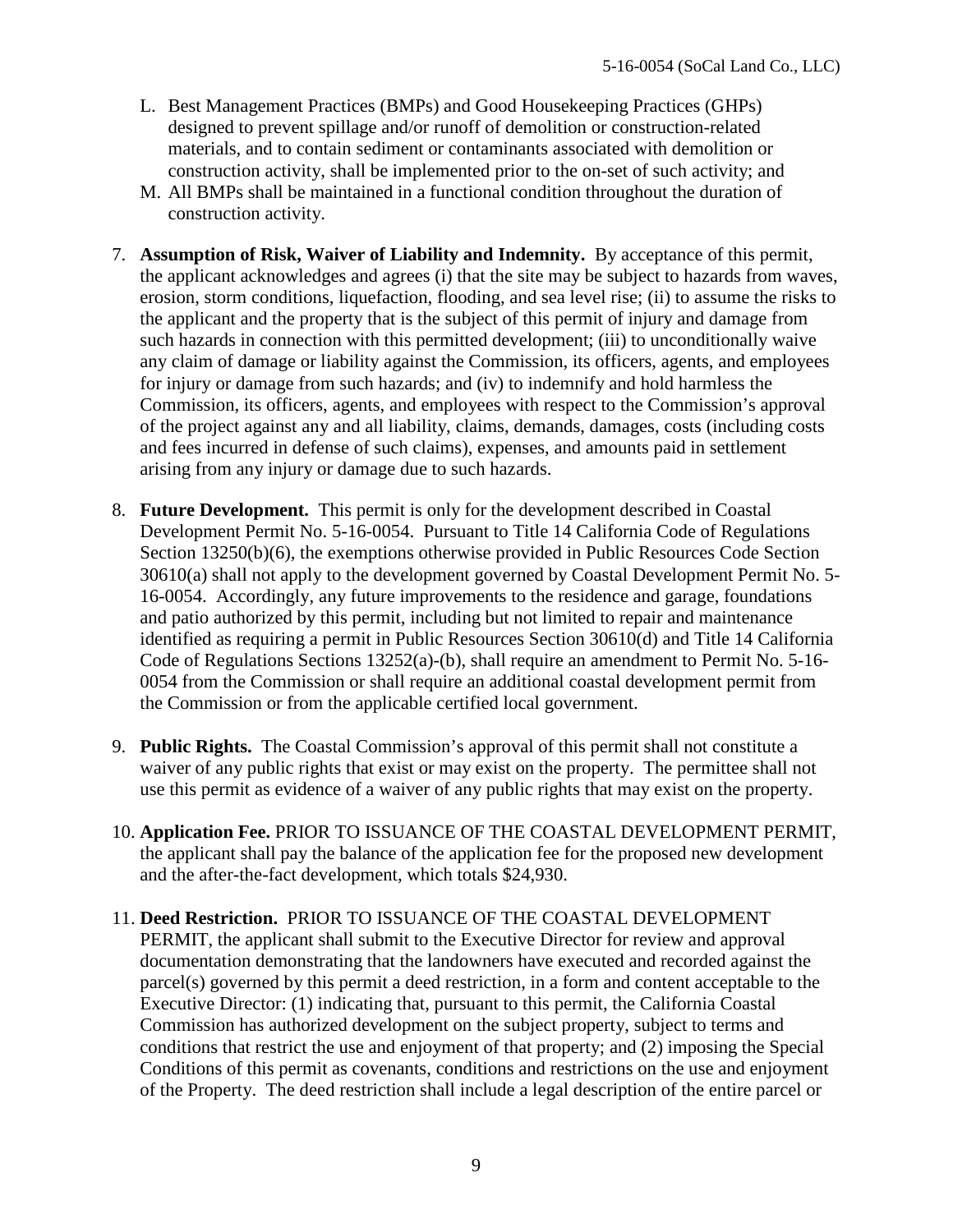parcels governed by this permit. The deed restriction shall also indicate that, in the event of an extinguishment or termination of the deed restriction for any reason, the terms and conditions of this permit shall continue to restrict the use and enjoyment of the subject property so long as either this permit or the development it authorizes, or any part, modification, or amendment thereof, remains in existence on or with respect to the subject property.

## **IV. FINDINGS AND DECLARATIONS**

## **A. PROJECT LOCATION**

The project site is a vacant 18,111 sq.ft. bayfront lot located at 24 Harbor Island, a private gated island community within Newport Harbor, in the City of Newport Beach, Orange County (**[Exhibit 1](https://documents.coastal.ca.gov/reports/2017/7/Th14a/Th14a-7-2017-exhibits.pdf)**). The single family residence previously on the site was demolished circa 2010, so the site is currently vacant. The Commission issued De Miminis waiver 5-10-131-W for a lot merger in August 2010 combining two adjacent lots into a single larger lot for residential purposes. The City of Newport Beach LCP Coastal Zoning Map designates the site as R-1 (Single Unit Residential) and the proposed project adheres to this designation. The project is located in an urbanized area of the bay. Harbor Island is a small private gated island in Lower Newport Harbor with approximately 30 single family residences. To the north of the project site at 24 Harbor Island is a private residential street, single family homes to the east and west and on the south facing side of the lot is an area of filled tidelands followed by the waters of Lower Newport Bay Harbor.

The harborside boundary line of this parcel separates private property from public tidelands. This is an adjudicated line established through a judgment rendered in Orange County Superior Court Case No. 23690 which was recorded 7/12/28 in book 181 page 162 of the County's official records. Harbor Island is surrounded by a strip of filled reclaimed public tidelands approximately 30 feet wide. Beyond the upland filled public tidelands are the submerged tidelands of Newport Bay. These filled public tidelands are part of a legislative trust grant to the County of Orange (Chapter 526, Statutes of 1919, later amended by Chapter 415, Statutes of 1975) which presently continues to manage these tidelands on behalf of the State of California. As a result of special legislation (Chapter 715, Statutes of 1984), the County of Orange has entered into 49-year leases (beginning in 1988 through 2037) with the landowners on Harbor Island providing each landowner with the exclusive private use of the 30-foot wide area of filled public tidelands seaward of their private property lines for "*landscaping and non-permanent recreational purposes as an adjunct to the residence…"* such as patios, walks, dock access walks, and garden walls not exceeding 36 inches in height above natural grade. Seawalls are not a permitted use per the County lease of public tidelands, nor are seawalls permitted on public tidelands per the 2017 certified City of Newport Beach LCP. In order to comply with the Public Trust Doctrine, the 1988 lease of filled public tidelands specifically restricted the uses of that land to only landscaping and non-permanent recreational improvements including any and all landscaping and non-permanent improvements existing as of August 1, 1990. However, previously, in 1976, the County issued a permit for a 'non-commercial structure' at 24 Harbor Island and in 1977, the Commission issued CDP A-9-12-77-1847 for 'construction of 112-ft. long seawall to replace existing failed seawall' – the repair and maintenance of which is proposed as part of this permit – on public tidelands in front of 24 Harbor Island, prior to any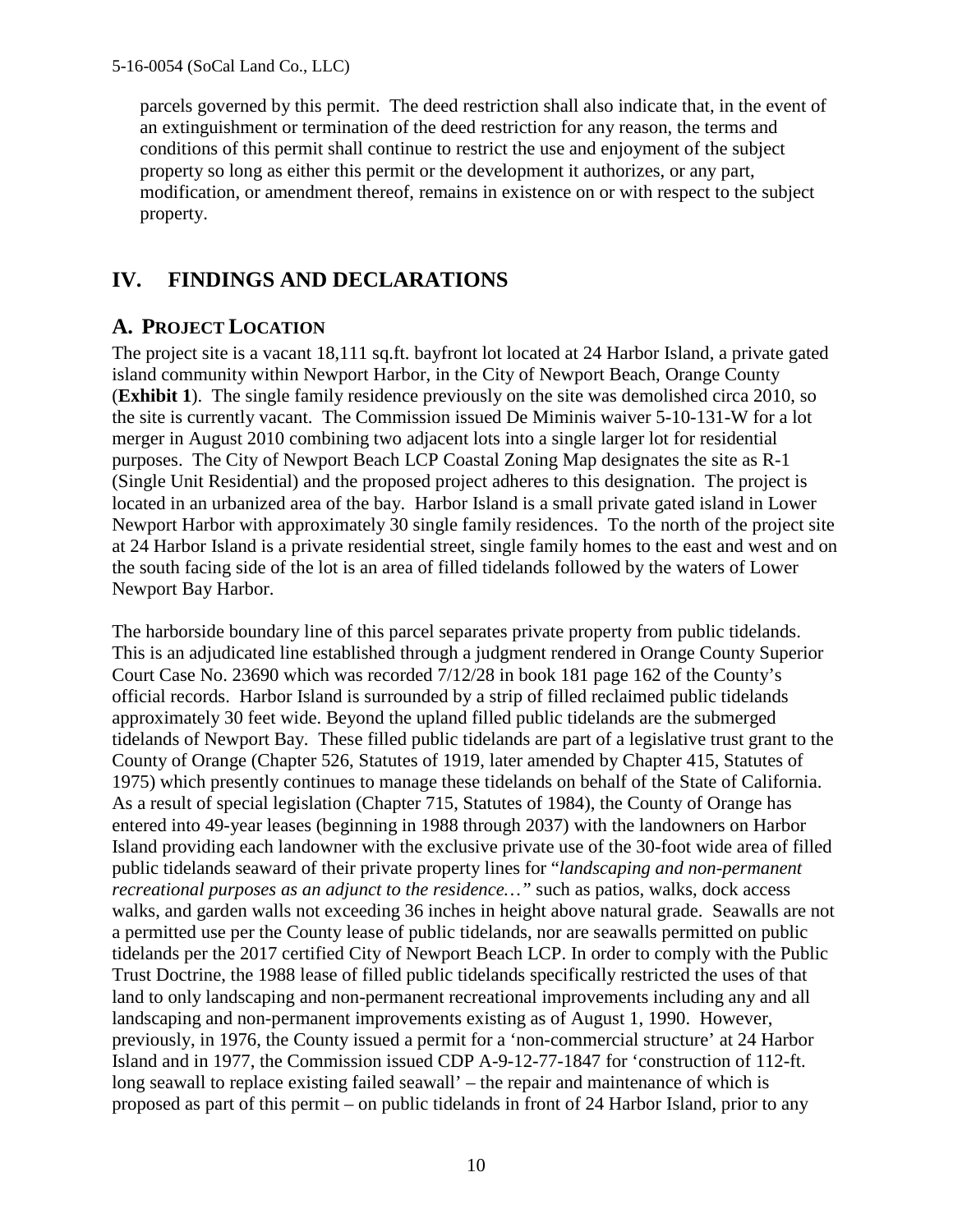lease of filled public tidelands. Therefore, the subject seawall was an existing, County-permitted 'non-commercial structure' on State tidelands prior to the Lease agreement.

The subject site is currently mostly vacant, with the exception of existing development within the public tidelands leasehold which consists of a grass lawn and a 9-ft. tall seawall. In the submerged tidelands, beyond the seawall is a private dock associated with the previous singlefamily residence use on the site. No work is proposed to the existing dock system under this permit application. The applicant is proposing new development on its private property and after-the-fact approval of development within the 30-foot wide area of filled public tidelands currently under lease.

#### **PROJECT DESCRIPTION**

Within its private property lines, the applicant proposes construction of a new single-family residence, two-stories over a basement, 29-ft. high above finished grade, 8,254 sq. ft. livable space, 2,669 sq. ft. basement with a 1,504 sq. ft. attached 3-car garage, golf cart garage, and storage. The foundation of the proposed residence consists of a 30-in. thick mat slab with 10-in. thick poured in place concrete basement walls and wood framed construction above grade. Proposed grading (primarily for the proposed basement) consists of 2,400 cubic yards of cut, consisting of 1,700 cubic yards of export and 650 cubic yards of re-compaction on site. Shoring for the proposed basement and crawl space construction consists of 24-in. diameter concrete caissons, wide flange soldier piles, and wood lagging. Excavation at the site will extend to below the water table and will require dewatering. A proposed temporary dewatering system consisting of eight (8) wells up to 40 feet deep outside the shored excavation area will be required during construction. Waterproofing of the basement and crawl space is also proposed for the long term. The project includes hardscape and landscape areas up to the adjudicated mean high tide line that marks the bayward property line. The proposed landscaping plan includes a non-invasive, low water use, drought tolerant plant palette. A drainage system is proposed within the private property lines to treat and partially retain water runoff via enclosed planter boxes prior to discharge in order to eliminate direct discharge into Newport Bay. Downspouts will direct the roof drainage into one of four large enclosed planter boxes for biofiltration and storage prior to discharging to an existing storm drain pipe beneath Harbor Island Road. Project plans are included as **Exhibit #2 – Site Plan, Exhibit #3 – Floor Plans, Exhibit [#4 - Elevations, Exhibit #5 – Cross-Sections, and Exhibit #6 – Foundation Plan.](https://documents.coastal.ca.gov/reports/2017/7/Th14a/Th14a-7-2017-exhibits.pdf)** 

A lawn, concrete walk, and raised planters are proposed in the public tidelands area under a County of Orange Lease. These improvements are considered *"landscaping and non-permanent recreational improvements"* and thus, are allowable uses per the County Lease of filled public tidelands. Seawalls are not allowable in this area per the County Lease, however the subject seawall at this site, 24 Harbor Island was in existence prior to the lease agreement. Additionally, the applicant is requesting after-the-fact approval for improvements made circa 2010 to the existing 112' long seawall previously constructed on public tidelands in front of the subject site. These improvements consisted of removal of the seawall's coping and installation of a new concrete coping atop the existing seawall panels, thus raising the height of the existing seawall to 9.00 ft. MLLW and reinforcement of the seawall by the addition of four (4), 20-25-ft. long concrete deadmen connecting to the seawall coping with three tie-backs rods each, for a total of twelve (12) approximately 30-ft. long tiebacks. As built seawall improvements are included as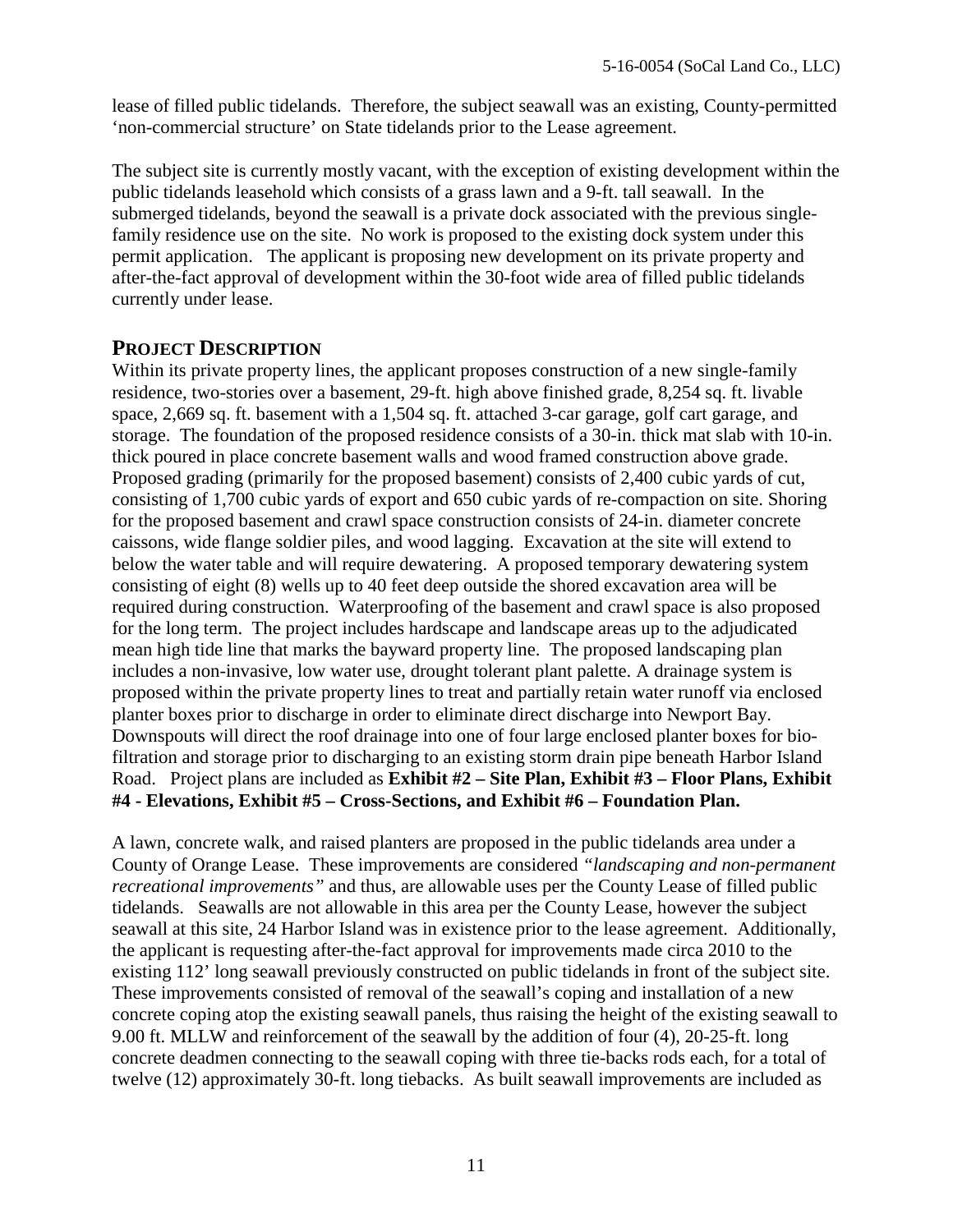**[Exhibit #9 – Seawall/Bulkhead Plan](https://documents.coastal.ca.gov/reports/2017/7/Th14a/Th14a-7-2017-exhibits.pdf)**. Additionally, installation of a wood guardrail is proposed for the top of the seawall.

#### **PREVIOUS COMMISSION ACTIONS AT THE SITE**

A-11-15-74-4304 – Administrative Permit issued on December 3, 1974 for the construction of a 1-story, 11.5 feet high from finished grade, 315 sq. ft. residential greenhouse.

P-12-15-77-2446 – Coastal Development Permit issued on February 6, 1978 for a two-story addition to an existing two-story single-family dwelling; construction of swimming pool, spa and gazebo, 26 feet above centerline of frontage road.

A-9-12-77-1847 – Coastal Development Permit issued on October 18, 1977 for the construction of 112-ft. long new seawall to replace existing seawall which failed, existing dock to be temporarily removed and re-installed in the same location.

5-89-812 – DeMinimis Waiver effective September 15, 1989 to rebuild and relocate boat dock, pile and ramp within the U.S. Pierhead Line.

5-10-079 – DeMinimis Waiver effective May 10, 2010 for the after-the-fact approval of demolition of a single family residence. No additional development or grading is proposed. All debris removed from the site and disposed of at a location outside of the Coastal Zone

5-10-131 – DeMinimis Waiver effective August 13, 2010 for a lot line adjustment to combine two lots into one lot resulting in a 15,463 square foot (0.355 acre) lot. No additional development proposed.

#### **STANDARD OF REVIEW**

The City of Newport Beach Local Coastal Plan (LCP) was recently certified on January 13, 2017. The proposed project includes development (i.e., single-family residence) located within the permit jurisdiction of the certified LCP and development (i.e., after-the-fact request for approval of seawall repair/reinforcements) located within the permit jurisdiction of the Commission. As the CDP application was submitted to the Commission and deemed complete prior to the City taking over CDP applications (based on LCP certification), the Commission retains the CDP application for processing instead of the local government. The standard of review for development within the City's LCP jurisdiction is the certified City of Newport Beach LCP. (Pub. Res. Code § 30604(b).) In addition, since the proposed project is located between the sea and the first public road, the landside development must also conform to the public access and recreation policies of the Coastal Act. (Pub. Res. Code § 30604(c).) The standard of review for development within the Commission's jurisdiction is Chapter 3 of the Coastal Act and the City's certified LCP may be used as guidance. (Pub. Res. Code § 30519(b).)

## **B. HAZARDS**

Section 30253 of the Coastal Act states, in pertinent part: *New development shall do all of the following:* 

*(a) Minimize risks to life and property in areas of high geologic, flood, and fire hazard.*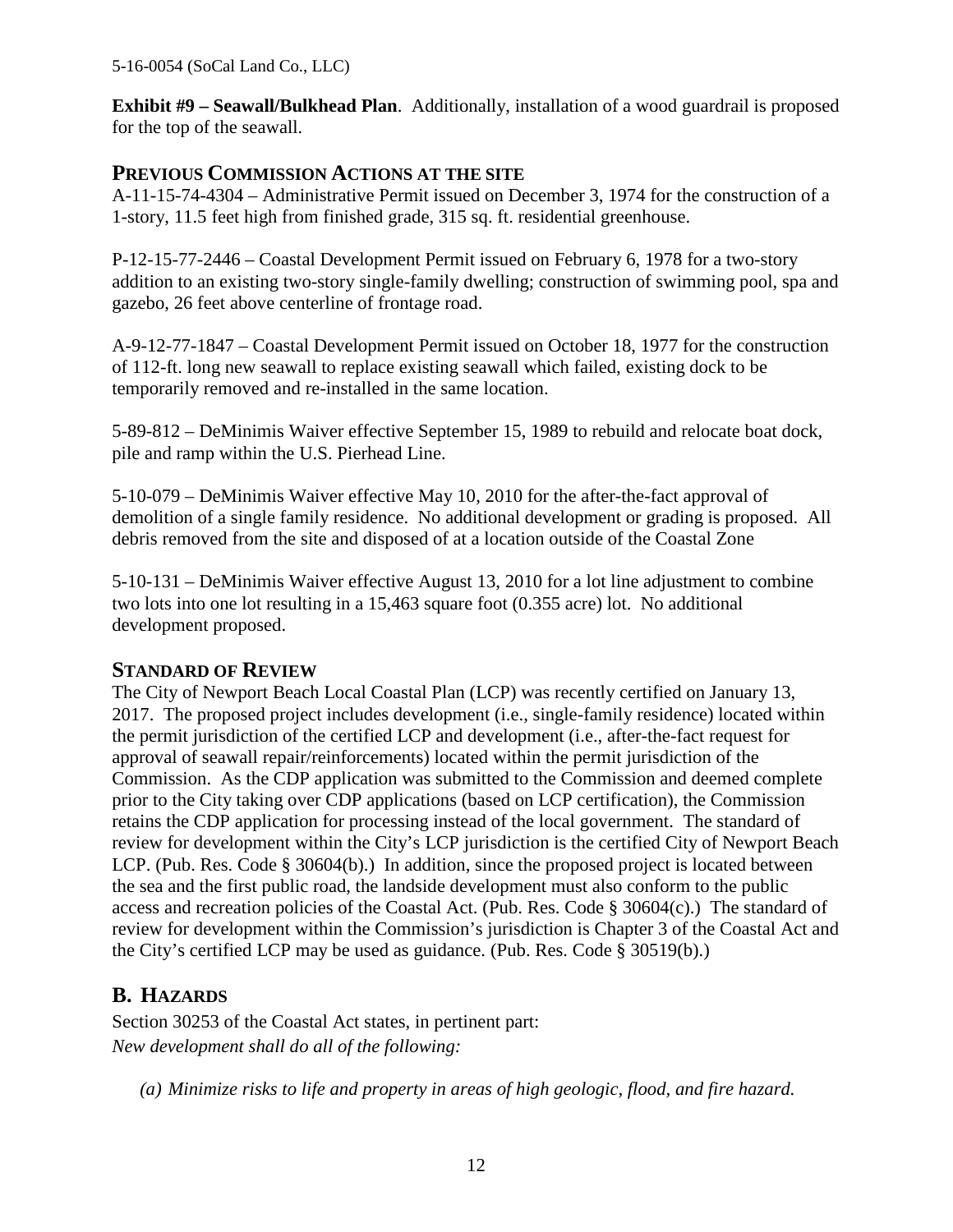*(b) Assure stability and structural integrity, and neither create nor contribute significantly to erosion, geologic instability, or destruction of the site or surrounding area or in any way require the construction of protective devices that would substantially alter natural landforms along bluffs and cliffs.* 

#### Section 30235 of the Coastal Act states:

*Revetments, breakwaters, groins, harbor channels, seawalls, cliff retaining walls, and other such construction that alters natural shoreline processes shall be permitted when required to serve coastal dependent uses or to protect existing structures or public beaches in danger from erosion, and when designed to eliminate or mitigate adverse impacts on local shoreline sand supply. Existing marine structures causing water stagnation contributing to pollution problems and fishkills should be phased out or upgraded where feasible.* 

#### City of Newport Beach LCP Policies

LUP Policy 2.8.1-1: *Review all applications for new development to determine potential threats from coastal and other hazards.*

LUP Policy 2.8.1-2: *Design and site new development to avoid hazardous areas and minimize risks to life and property from coastal and other hazards.*

LUP Policy 2.8.1-4: *Require new development to assure stability and structural integrity, and neither create nor contribute significantly to erosion, geologic instability, or destruction of the site or surrounding area or in any way require the construction of protective devices that would substantially alter natural landforms along bluffs and cliffs.*

LUP Policy 2.8.6-5: *Permit revetments, breakwaters, groins, harbor channels, seawalls, cliff retaining walls and other structures altering natural shoreline processes or retaining walls when required to serve coastal-dependent uses or to protect existing principal structures or public beaches in danger from erosion and when designed to eliminate or mitigate adverse impacts on local shoreline sand supply, unless a waiver of future shoreline protection was required by a previous coastal development permit.*

LUP Policy 2.8.6-6: *Design and site protective devices to minimize impacts to coastal resources, minimize alteration of natural shoreline processes, provide for coastal access, minimize visual impacts and eliminate or mitigate adverse impacts on local shoreline sand supply.*

LUP Policy 2.8.6-8: *Limit the use of protective devices to the minimum required to protect existing development and prohibit their use to enlarge or expand areas for new development or for new development. "Existing development" for purposes of this policy shall consist only of a principal structure, e.g. residential dwelling, required garage, or second residential unit, and shall not include accessory or ancillary structures such as decks, patios, pools, tennis courts, cabanas, stairs, landscaping, etc.*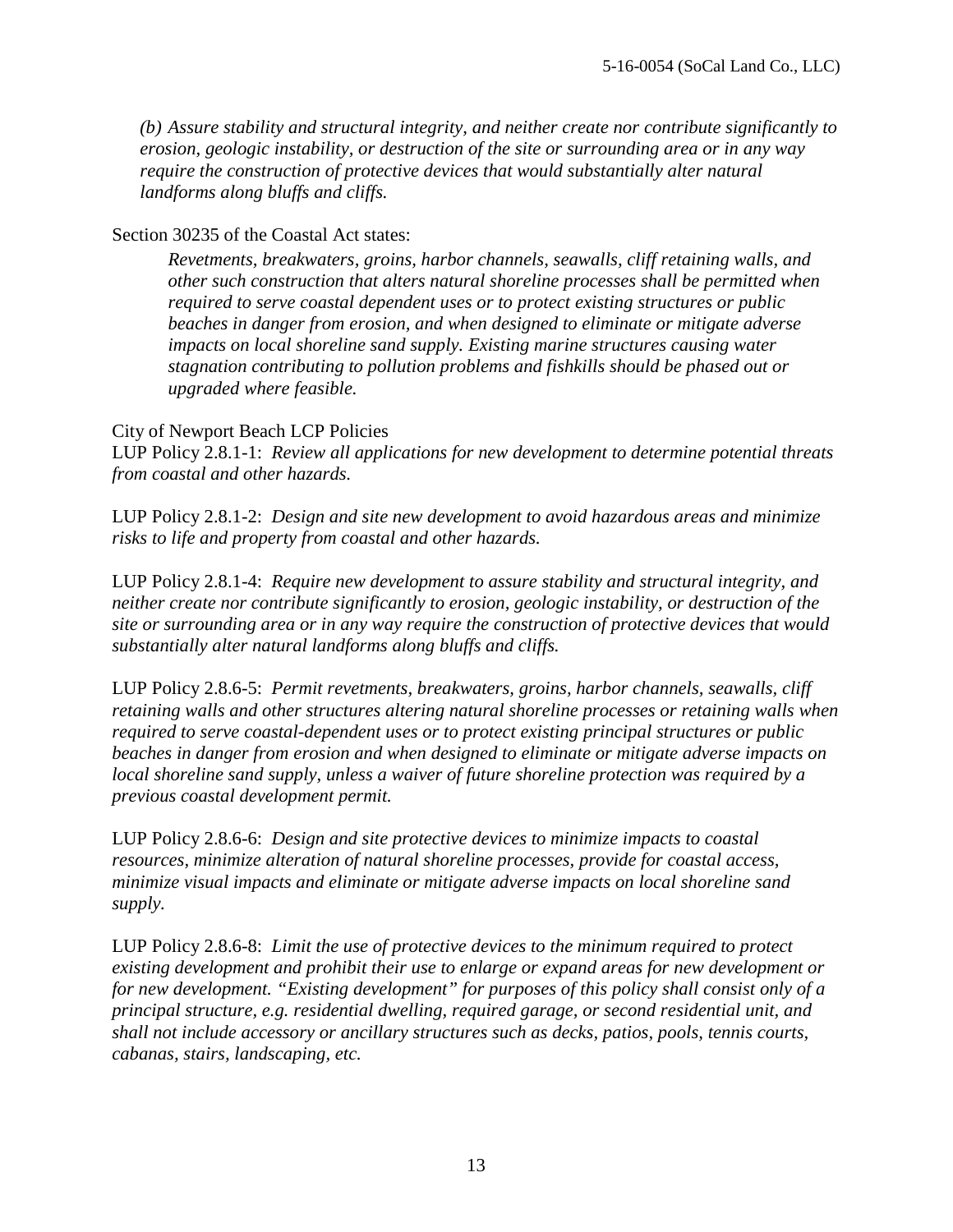LUP Policy 2.8.6-9: *Require property owners to record a waiver of future shoreline protection for new development during the economic life of the structure (75 years) as a condition of approval of a coastal development permit for new development on a beach, shoreline or bluff that is subject to wave action, erosion, flooding, landslides or other hazard associated with development on a beach or bluff. Shoreline protection may be permitted to protect existing structures that were legally constructed prior to the certification of the LCP, unless a waiver of future shoreline protection was required by a previous coastal development permit.*

IP Section 21.30.015.E.2(d) *– Coastal Hazards Report. On sites with an existing bulkhead, a determination as to whether the existing bulkhead can be removed and/or the existing or a replacement bulkhead is required to protect existing principal structures and adjacent development or public facilities on the site or in the surrounding area.* 

IP Section 21.30.015.E.2(e) *– Coastal Hazards Report. Identification of necessary mitigation measures to address current hazardous conditions such as siting development away from hazardous areas and elevating the finished floor of structures to be at or above the base flood elevation including measures that may be required in the future to address increased erosion and flooding due to sea level rise such as waterproofing, flood shields, watertight doors, moveable floodwalls, partitions, water-resistive sealant devices, sandbagging and other similar floodproofing techniques.* 

IP Section 21.30.030.C.3 – *Protective Structures. The following shall apply to the construction of protective structures:*

*(a) The construction of protective structures shall be prohibited, except to protect coastal-dependent uses, or public beaches in danger from erosion and when designed to eliminate or mitigate adverse impacts on local shoreline sand supply, and existing structures that are:* 

 *(1) Not subject to recorded waivers of future protection* 

*(2) Threatened by natural hazards, provided that the protective structures are limited to the minimum required to protect the existing structure and located on private land, not State tidelands.* 

*(b) Enlargement and Expansion of Land Areas. The construction of protective structures shall be prohibited for the purpose of enlarging or expanding areas for new development or for new development. However, this shall not preclude the expansion or encroachment into coastal waters to the minimum extent necessary to repair, maintain, or replace an existing protective device that is in general alignment with any adjacent protective device(s). Under no circumstances shall the backfill be used to create new usable land areas.*

*(d) Protective Devices Shall be Designed and Sited to:*

- *1. Be as far landward as possible and within private property, where feasible;*
- *2. Eliminate or mitigate adverse impacts to coastal resources;*
- *3. Minimize alteration of natural shoreline processes*
- *4. Provide for public access to State Tidelands and recreational areas and facilities*
- *5. Minimize visual impacts and maximize the enjoyment of the natural shoreline environment;*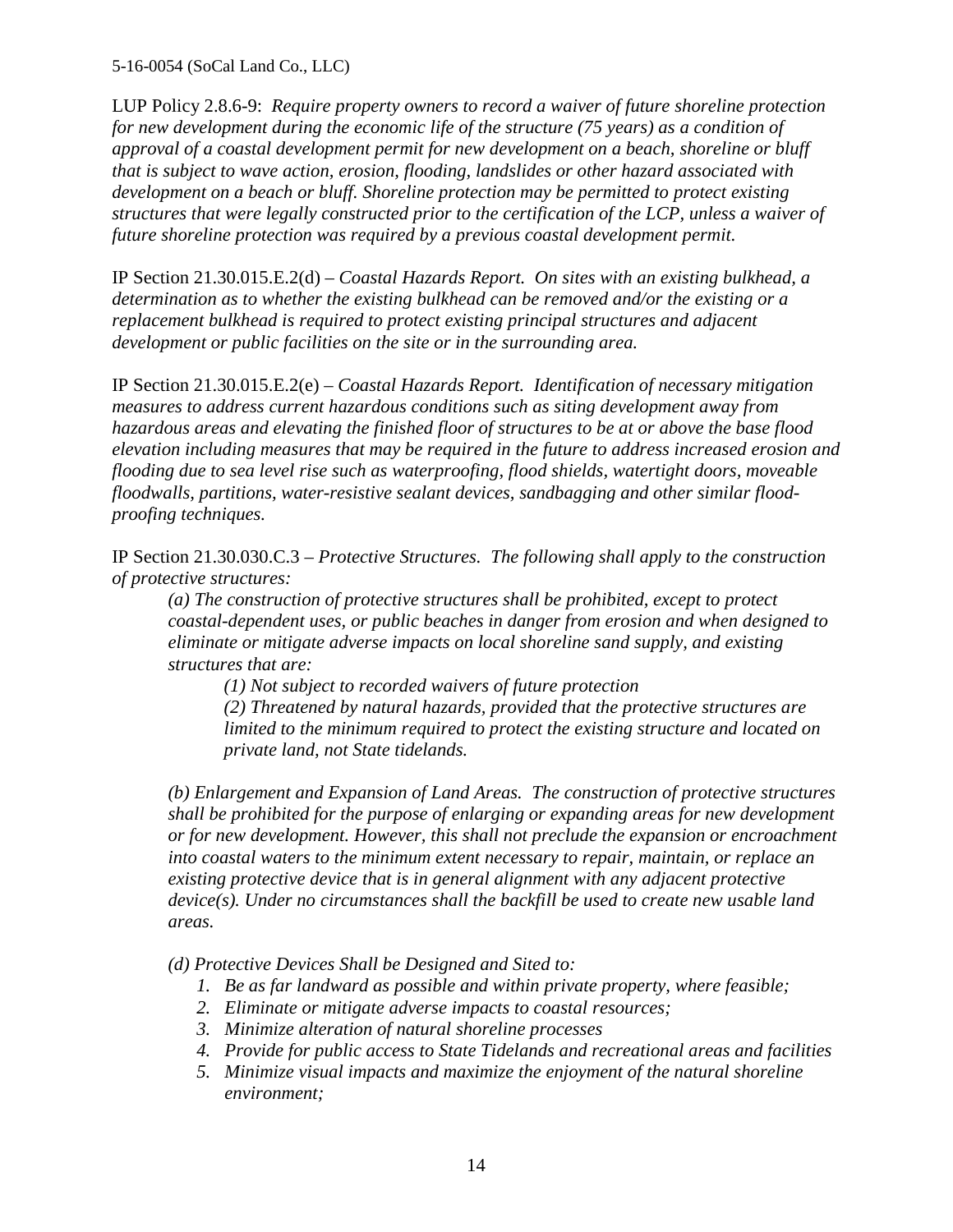- *6. Eliminate or mitigate adverse impacts on local shoreline sand supply*
- *7. To have the smallest footprint possible; and*
- *8. Cause no reduction in public access, use or enjoyment of the natural shoreline environment and preserve or provide access to public recreational lands and facilities.*

*(g) Limits on Authorization. Authorization of the protective device shall be limited to the development being protected. Such permits shall expire when the existing structure requiring protection is redeveloped, is no longer present, or no longer requires a protective device, whichever comes first. Coastal development permits shall also be conditioned to require the removal of shoreline protective devices when they are no longer needed.* 

*(h) Removal from State Tidelands Required. Encroachment permits and removal agreements shall be required for protective structures that are located on State tidelands and/or subject to potential future removal.* 

#### **Proposed Landside Development – Single Family Residence**

The standard of review for the proposed landside development is the City of Newport Beach certified LCP which requires that new development shall minimize risks to life and property in areas of high geologic, flood, and fire hazard and requires that new development shall not create or contribute significantly to erosion, geologic instability, or destruction of the site or surrounding area, or require construction of protective devices that substantially alter natural landforms along bluffs and cliffs.

As noted in the project description, the submitted plans for the proposed project show that the top of slab/finished floor elevation of the residence at the ground floor will be at 12.45 ft. MLLW and 2.54 ft. MLLW for a basement level (**[Exhibit #3 – Floor Plans](https://documents.coastal.ca.gov/reports/2017/7/Th14a/Th14a-7-2017-exhibits.pdf)**). The basement level is proposed along the front street facing side of the residence. No living area is proposed for this basement level. Along the bay front facing side of the residence, closer to the seawall, the residence will not have an actual basement, but instead will have a crawl space with a top of slab elevation of 7.1 ft. MLLW. Thus, the project has been designed with a 12.45 ft. finished floor elevation for interior living space that is 4.65 ft. above the current highest high tide in the area (7.8 ft. MLLW). The current design flood elevation in Newport Bay is +9.0 feet MLLW and the finished floor would be 3.45 ft. above that elevation.

The applicant provided a Coastal Hazards Analysis prepared by William Simpson & Associates, Inc. (WSA Job #6838-4) dated November 25, 2015, a Technical Memorandum: Evaluation of Coastal Hazards prepared by Anchor QEA dated December 21, 2016 evaluating coastal hazards for the project based on the Commission's 2015 Sea Level Rise Policy Guidance, and an Addendum to the Anchor QEA Technical Memorandum dated May 18, 2017. The analysis identifies the highest high tide in the project area as 7.8-feet Mean Lower Low Water (MLLW). The analysis concludes that due to its location within a bay, the subject site is not subject to typical ocean waves and the associated wave run-up. In addition, it states that the beach area in front of the wall is stabilized and not subject to significant long term erosion, assuming erosion rates continue at their historic rate. The study concludes that wave run-up and erosion will not significantly impact the property over the proposed life of the development (75 years), but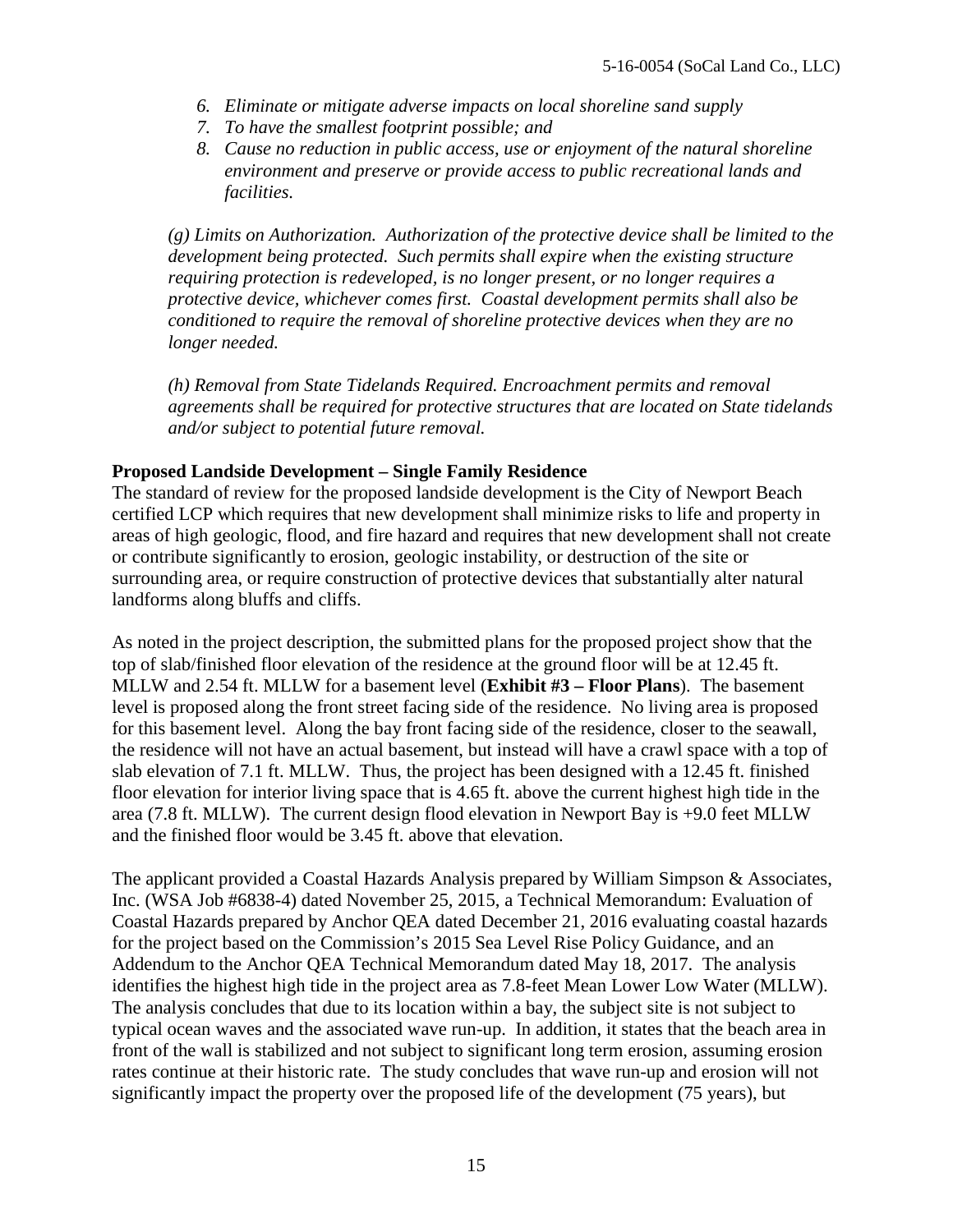because the applicant's analysis used historic erosion rates, as opposed to accelerated erosion rates that may occur due to sea level rise, this conclusion may not be accurate.

The report notes that there have been no visible indications of shoreline change or landward movement of the Mean High Tide (MHT) Line. The position of the MHT line for this vacant lot is based on the position of the existing seawall. Since the site includes a seawall, the landward migration of the MHT has been blocked. Erosion in front of the seawall was found to be very small, but the report does not provide any estimates for erosion of the shoreline if the existing bulkhead were to be removed. The applicant/property owner leases a 30' wide portion of filled public tideland inland of the existing seawall, therefore, the actual inland extent of the MHT cannot be determined while the seawall is in place. Extrapolation of the future ground level without the seawall would suggest that the MHT line would be inland of the area covered by the lease.

It is in the May 18, 2017 Addendum to the Technical Memorandum dated December 21, 2016 that the conclusion is made that *"The seawall protecting 24 Harbor Island could be removed, since the base elevation of the house floor slab is at an elevation unlikely to be impacted by worst-case conditions and the basements are sufficiently waterproofed; e.g., sea level rise coupled with astronomical high tides and storms."* Thus, the proposed new development is found to not be reliant on the existing seawall. However, the Addendum report further opines that should the sea wall be removed, slope protection would be required to prevent continued erosion and property line seawalls would be needed along the east and west property lines with adjacent homes to prevent adjacent property loss e.g., structural undermining of foundations and landscaping improvements. The applicant's expert concludes that the seawall repairs/improvements are necessary to protect adjacent existing private development.

Furthermore, the information provided includes a mid-range of sea level rise projection 75 years into the future that is an increase of 3.1 feet for 2092. Thus, a 3-foot rise in sea level would result in a flooding height of 10.8 feet MLLW (7.8 feet MLLW + 3 feet = 10.8 feet MLLW), and the residence would still be protected based on the designed floor height of the proposed structure (12.45 feet MLLW). However, the upper range of sea level rise projections by 2100, based on the 2012 National Research Council Report, is 5.5 feet. If there were to be a 5.5-foot rise, a still water level of 13.3-feet MLLW  $(7.8$ -feet  $+ 5.5$ -feet = 13.3-feet MLLW) would result. The residence might be at risk from small waves generated within the bay, and the residence would have less than 1 inch (0.85 inches) of freeboard (the difference between the elevation of the structure and the elevation of the water). Also, much of the landscaping and patio areas could be routinely flooded during most high tide events. At 13.3-feet MLLW, water levels would be higher than the top of the slab/finished floor elevation of 12.45-feet MLLW on the inland side of the house, putting the floor at risk if the concrete footings were overtopped by waves. Therefore, the proposed development may be impacted by hazards related to sea level rise if the high amount of sea level rise (5.5 feet by 2100) occurs.

In considering sea level rise impacts, the Commission has recognized that there can be differences between the conditions that should be used in planning level analysis and those that are used in design decisions. It is important to understand the range of impacts from the highest possible sea level rise conditions; however, it may not be appropriate or possible to design all projects for the worst possible sea level rise projections. Thus, the Commission considers both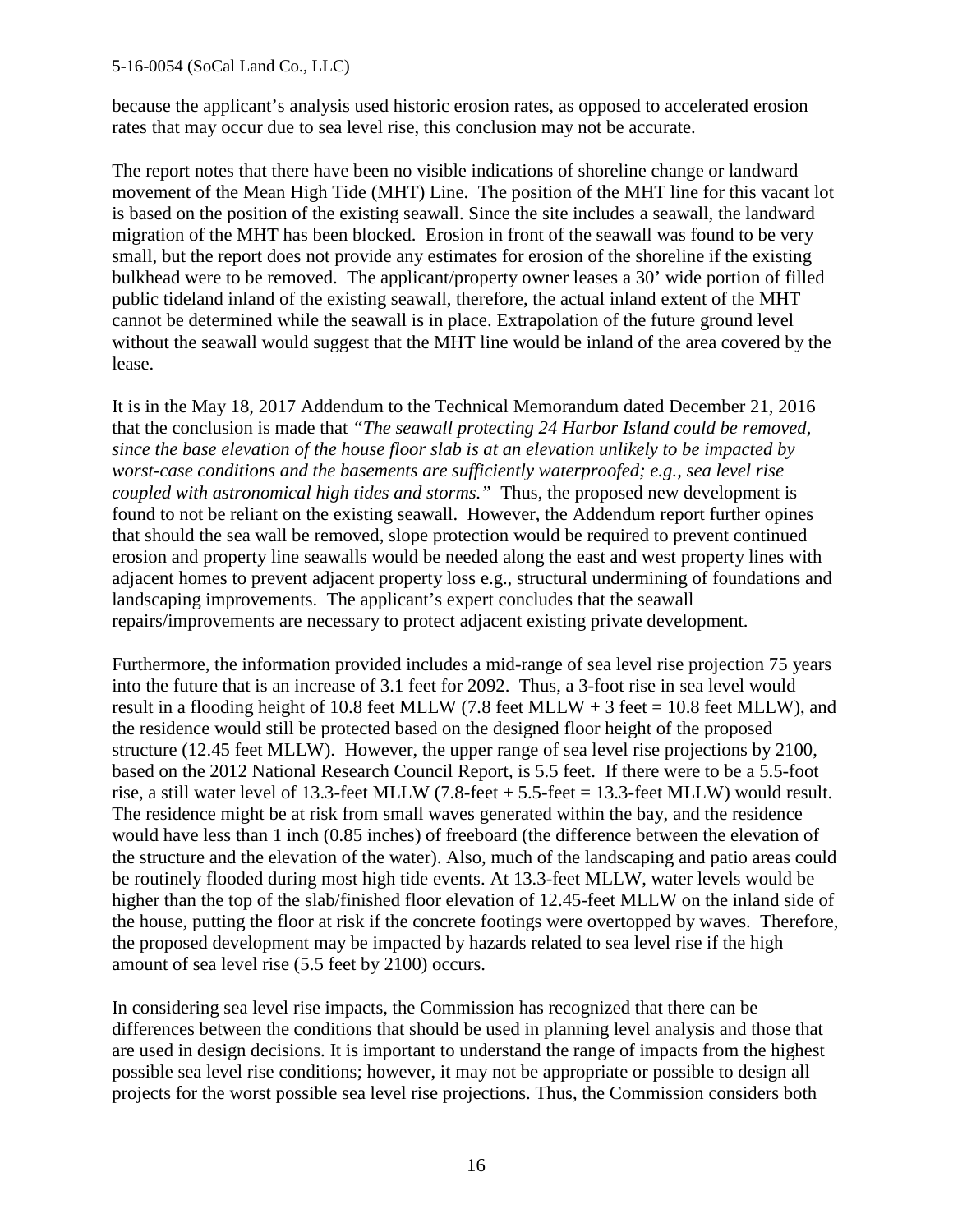the initial design, as well as options for adaptation, in cases where future sea level may exceed the amount used in the initial design. In reviewing projects for flood risk and hazards related to sea level rise, the Commission considers both the design elements and the options for adaptation.

LCP Policies 2.8.1-2 and 2.8.1-4 state that new development shall be designed and sited to minimize risks to life and property inform coastal and other hazards and states that new development shall not contribute to the destruction of the site or surrounding area or in any way require the construction of protective devices that would substantially alter natural landforms along bluffs and cliffs. A seawall would lead to significant erosion/destruction of beach area in front of the seawall. Current aerial images of Harbor Island provide evidence of such erosion on sites near to the subject site. In the following image there is a beach at 4 Harbor Island, which has no apparent seawall. Whereas, the site at 1 Harbor Island clearly has a seawall but little to no beach. Such effects will become more pronounced on Harbor Island with sea level rise.



The effects of this destruction on biological resources, and public access and recreation are discussed in those sections of this staff report.

The Hazard Analysis states that if sea level rises the amount predicted by the upper end of the National Research Council's 2012 report, "obviously, the entire Newport Bay area would be affected […] and regional efforts to mitigate the potential flooding hazard shall be taken." This statement highlights the importance of planning ahead for possible sea level rise, notifying future property owners of potential hazards, understanding the impacts of adaptation options on coastal resources, and planning regionally. Efforts should be taken by the City of Newport Beach and County of Orange, including in their capacities as Trustees of public tidelands in Newport Harbor, to create such a regional adaptation plan.

The proposed new development (i.e., new single family residence) cannot rely on the existing seawall or the repairs/reinforcements undertaken in 2010, or a future seawall to protect the structure, as discussed below, in the next section. For the proposed new single family residence, the applicant proposes a design that accommodates a significant amount of future sea level rise,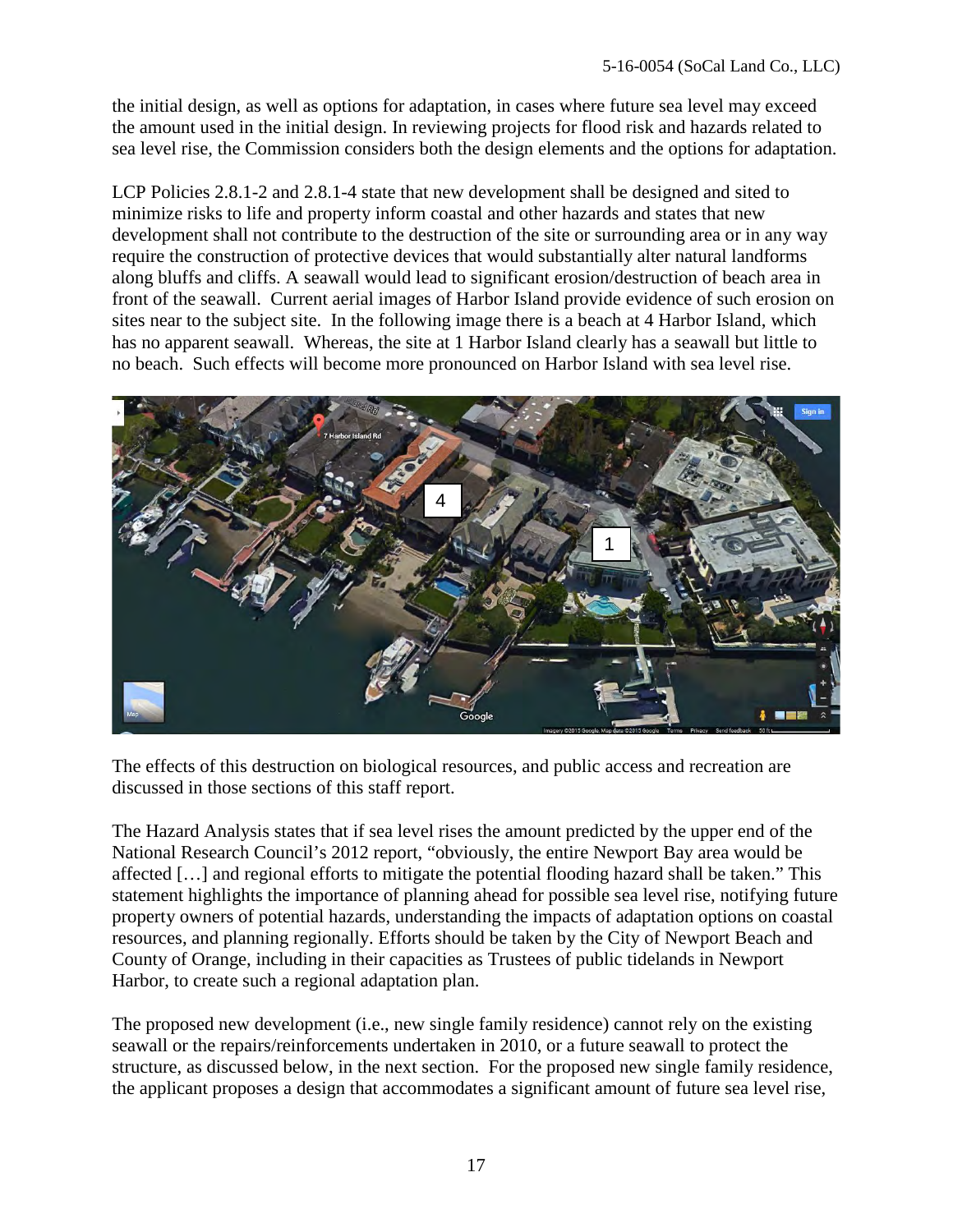but less-than-worst-case sea level rise condition. The top of slab/finished floor for the residence is designed to be above the still water level that will result from a 3-foot rise in sea level without reliance on the existing seawall. To further adapt to potential flooding from a higher level of sea level rise, without the need of a protective device, the foundation, crawl space and basement level are proposed to be fully waterproofed. Given the facts of this project, the Commission finds the applicant's landside proposal is adequately designed and sited to minimize risk to life and property from coastal and other hazards, consistent with LUP Policy 2.8.1-2. Additionally, the Commission finds that the proposed residence is setback and sited so that it does not contribute to the destruction of the site or surrounding area per LUP Policy 2.8.1-4 requiring new development assure stability and structural integrity, and neither create nor contribute significantly to erosion, geologic instability, or destruction of the site or surrounding area or in any way require the construction of protective devices that would substantially alter natural landforms along bluffs and cliffs.

Therefore, to ensure that the proposed new development does not contribute to the destruction of the surrounding area nor contribute significantly to erosion throughout the life of the development that is approved under this permit, and consistent with the policies of the certified LCP, the Commission imposes **Special Condition 1** requiring the applicant agree that no future expansion of the existing shoreline protective device shall be undertaken to protect the landside development approved pursuant to this CDP, including but not limited to, the residence and garage, foundations, patio and any future improvements, in the event that the development is threatened with damage or destruction from waves, erosion, storm conditions, flooding, sea level rise or other natural hazards in the future. Special Condition 1 also requires that the landowner remove the development authorized by this permit if any government agency has ordered that the structure is not to be occupied due to the hazards identified above. The landowner must also remove any recoverable debris associated with the development that should fall into bay waters before they are removed.

Although no shoreline protection is necessary to protect the proposed residence, the proposed development is located in an area where coastal hazards exist and can adversely impact the development. Therefore, the Commission imposes **Special Condition 7**, which requires the applicant to assume the risk of development. Since coastal processes are dynamic and structural development may alter the natural environment, future development adjacent to the site on public tidelands could adversely affect future shoreline conditions if not properly evaluated and potentially may result in a development which is not consistent with the Chapter 3 policies of the Coastal Act. In order to ensure that development on the site does not occur which could potentially result in adverse impacts to coastal processes, the Commission imposes **Special Condition 8** informing the applicant and any future property owners that future development at the site requires an amendment to this Coastal Development Permit No. 5-16-0054 or a new coastal development permit. Thus, as conditioned, the Commission finds that the proposed project is consistent with Section 30253 of the Coastal Act.

#### **Proposed Tidelands Development – ATF Seawall Reinforcement and New Wood Railing**

The existing seawall is seaward of the proposed new development and outside the applicant's property line on public tidelands. Tidelands, submerged lands, lands subject to the Public Trust, or lands that were subject to the Public Trust at any time are within the Commission's retained, original jurisdiction. (Pub. Res. Code § 30519(b).) Therefore, the Chapter 3 policies of the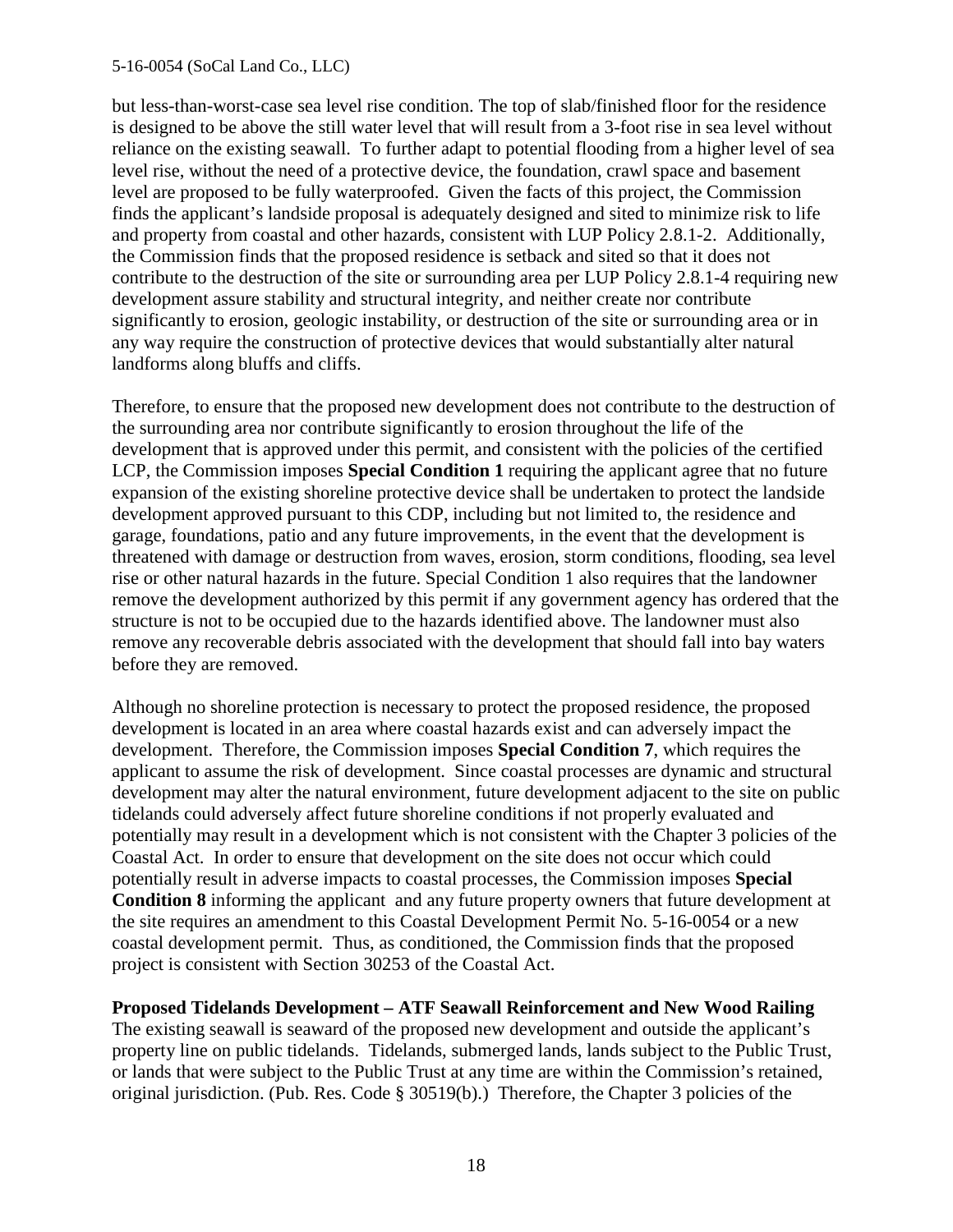Coastal Act are the standard of review and the City's certified LCP serves as guidance in the review of the after-the-fact (ATF) seawall repairs/reinforcements.

In 2010, seawall repairs commenced after a DeMinimis Waiver was issued by the Commission for the demolition of the single family residence previously on the site. These repairs/reinforcements were made without the benefit of a coastal development permit. These improvements consisted of removal of the seawall's coping and installation of a new concrete coping atop the existing seawall panels, thus raising the height of the existing seawall to 9.00 ft. MLLW and reinforcement of the seawall by the addition of four (4), 20-25-ft. long concrete deadmen connecting to the seawall coping with three tie-backs rods each, for a total of twelve (12) approximately 30-ft. long tiebacks. The applicant is now requesting after-the-fact approval of these seawall repairs as the seawall is deemed necessary to protect development adjacent to the subject site by the information provided by the applicant's coastal hazards expert. The applicant also proposes to install a new wood fence railing on top of the improved seawall for safety considerations.

As previously stated, in the late 1970's both the County of Orange and the Commission permitted the demolition of an existing seawall and construction of a new seawall at the subject site. The seawall is now located within an area of public tidelands leased to the property owner/applicant for its exclusive, private enjoyment. The lease provides that only nonpermanent recreational improvements are allowed on the leased tidelands and that the tenant shall not use the leased area *"for any other purpose nor to engage in or permit any other activity within or from [the leased area]."* Since a seawall is not a non-permanent recreational improvement, it would not currently be allowed in the leased area under the terms of the lease.

Furthermore, although only guidance for the ATF seawall repairs/reinforcements component of this project located on State Tidelands, the 2017 certified City of Newport Beach LCP contains a requirement to limit authorization of shoreline protective devices such as seawalls and require their removal once the existing structures requiring protection is redeveloped, is no longer present, or no longer require a protective device. The LCP also requires removal agreements for protective structures located on State tidelands and/or subject to potential future removal. The seawall at this subject site and all other seawalls on State tidelands surrounding Harbor Island are subject to potential future removal at the time when the County's tidelands Leases expire in 2037. At that time, there is also the possibility that the County may re-enter and re-negotiate the Leases with Harbor Island property owners.

At this time, although the seawall (including ATF repairs/improvements) is not necessary to protect the proposed residence at 24 Harbor Island, the seawall was legally permitted, and the applicant may repair and maintain it. The improvements to the seawall that the applicant undertook did not involve the actual concrete panels that make up the seawall and thus did not increase the footprint of the seawall, or move the seawall further seaward. The method of repair and maintenance did not result in adverse environmental impacts, was not inconsistent with Coastal Act requirements, and is the feasible alternative that avoids adverse impacts to existing development adjacent to the proposed new development site and to erosion rates as concluded by the Hazard Analysis provided by the applicant.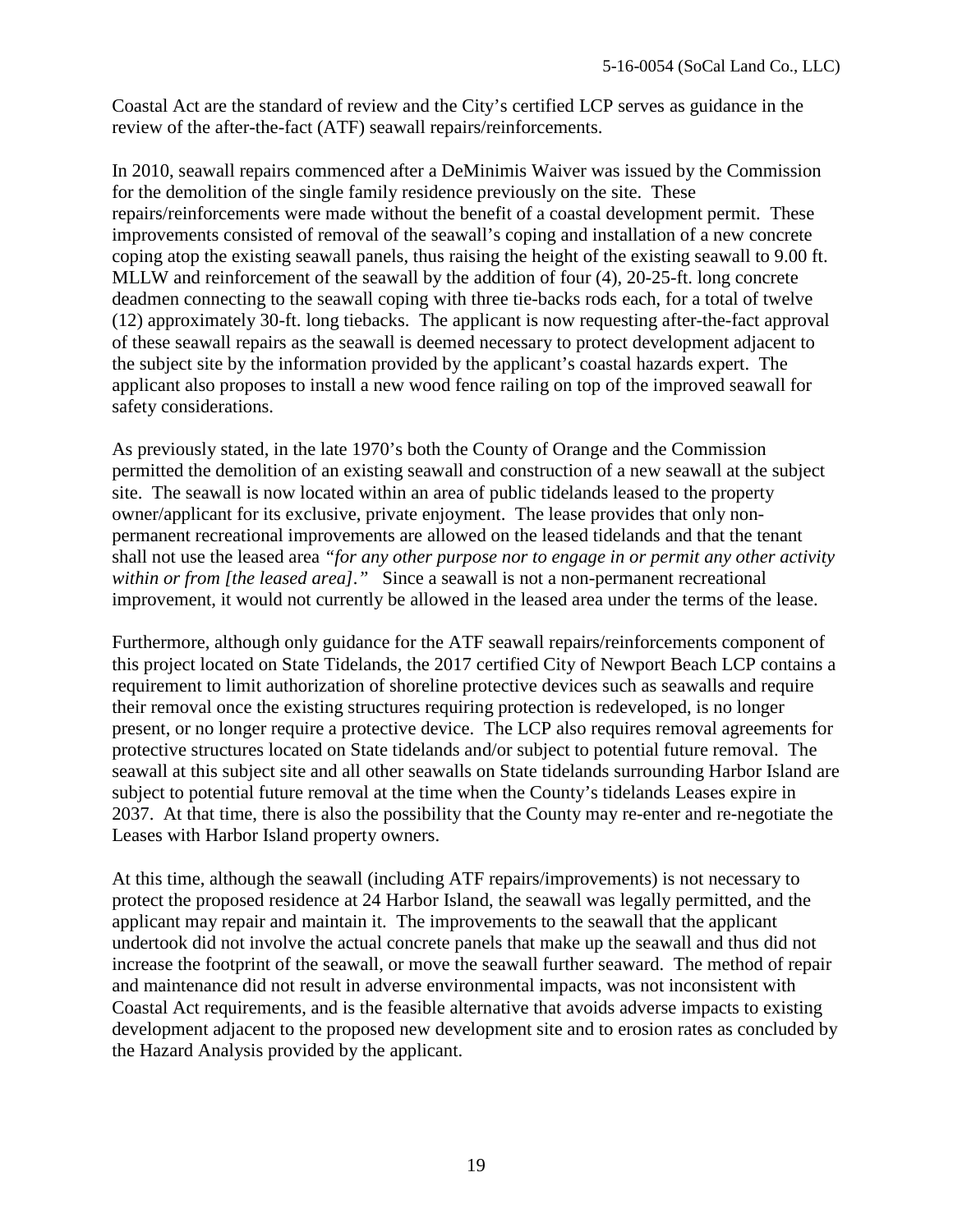## **C. PUBLIC ACCESS & RECREATION**

#### Coastal Act Section 30210 states:

*In carrying out the requirement of Section 4 of Article X of the California Constitution, maximum access, which shall be conspicuously posted, and recreational opportunities shall be provided for all the people consistent with public safety needs and the need to protect public rights, rights of private property owners, and natural resource areas from overuse.* 

#### Coastal Act Section 30211 states:

*Development shall not interfere with the public's right of access to the sea where acquired through use or legislative authorization, including, but not limited to, the use of dry sand and rocky coastal beaches to the first line of terrestrial vegetation.*

#### Coastal Act Section 30212 states:

*(a) Public access from the nearest public roadway to the shoreline and along the coast shall be provided in new development projects except where: (1) it is inconsistent with public safety, military security needs, or the protection of fragile coastal resources, (2) adequate access exists nearby, or, (3) agriculture would be adversely affected. Dedicated accessway shall not be required to be opened to public use until a public agency or private association agrees to accept responsibility for maintenance and liability of the accessway.* 

*(b) For purposes of this section, "new development" does not include:* 

*(1) Replacement of any structure pursuant to the provisions of subdivision (g) of Section 30610.* 

*(2) The demolition and reconstruction of a single-family residence; provided, that the reconstructed residence shall not exceed either the floor area, height or bulk of the former structure by more than 10 percent, and that the reconstructed residence shall be sited in the same location on the affected property as the former structure.*

*(3) Improvements to any structure which do not change the intensity of its use, which do not increase either the floor area, height, or bulk of the structure by more than 10 percent, which do not block or impede public access, and which do not result in a seaward encroachment by the structure.* 

*(4) The reconstruction or repair of any seawall; provided, however, that the reconstructed or repaired seawall is not a seaward of the location of the former structure.*

*(5) Any repair or maintenance activity for which the commission has determined, pursuant to Section 30610, that a coastal development permit will be required unless the commission determines that the activity will have an adverse impact on lateral public access along the beach.*

*As used in this subdivision "bulk" means total interior cubic volume as measured from the exterior surface of the structure.*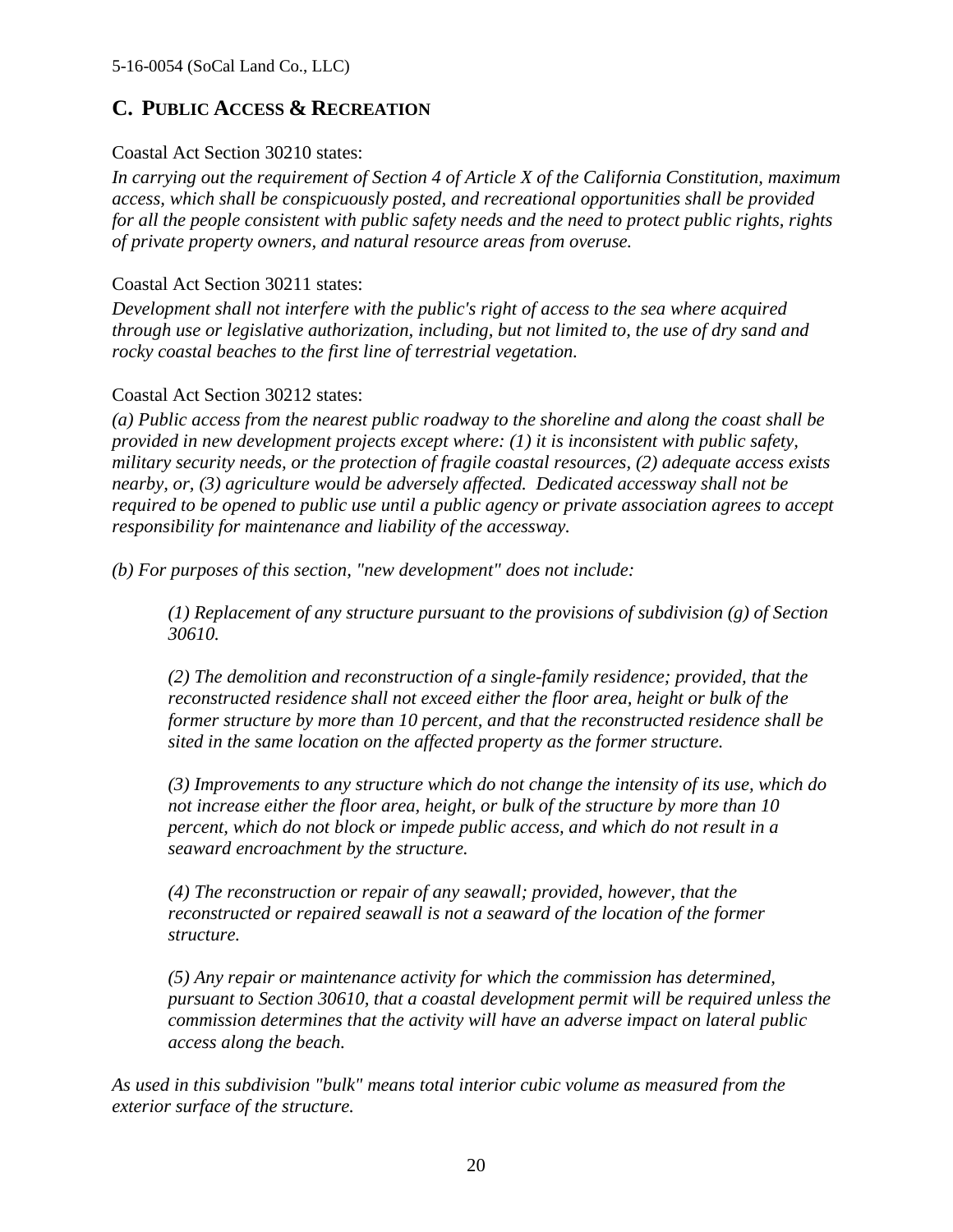*(c) Nothing in this division shall restrict public access nor shall it excuse the performance of duties and responsibilities of public agencies which are required by Sections 66478.1 to 66478.14, inclusive, of the Government Code and by Section 4 of Article X of the California Constitution.* 

#### Coastal Act Section 30220 states:

*Coastal areas suited for water-oriented recreational activities that cannot readily be provided at inland water areas shall be protected for such uses.* 

#### Coastal Act Section 30221 states:

*Oceanfront land suitable for recreational use shall be protected for recreational use and development unless present and foreseeable future demand for public or commercial recreational activities that could be accommodated on the property is already adequately provided for in the area.* 

#### Coastal Act Section 30222 states:

*The use of private lands suitable for visitor-serving commercial recreational facilities designed to enhance public opportunities for coastal recreation shall have priority over private residential, general industrial, or general commercial development, but not over agriculture or coastal-dependent industry.* 

#### Coastal Act Section 30224 states:

*Increased recreational boating use of coastal waters shall be encouraged, in accordance with this division, by developing dry storage areas, increasing public launching facilities, providing additional berthing space in existing harbors, limiting non-water-dependent land uses that congest access corridors and preclude boating support facilities, providing harbors of refuge, and by providing for new boating facilities in natural harbors, new protected water areas, and in areas dredged from dry land.* 

LUP Policy 2.5.2.1, in part: *Administer the use of tidelands and submerged lands in a manner consistent with the tidelands trust and all applicable laws including…and the Coastal Act.* 

LUP Policy 2.5.2-2*: Promote the public's right of access to the ocean, beach, and bay and to the provision of coastal-dependent uses adjacent to the water in the leasing or re-leasing of publicly owned land.* 

LUP Policy 2.5.2-3: *Evaluate and ensure the consistency of the proposed use with the public trust restrictions and the public interest at the time any tideland lease is re-negotiated or renewed.* 

LUP Policy 3.1.1-6: *Continue to cooperate with the State Department of Parks and Recreation, the State Department of Fish and Game, the State Coastal Conservancy, Orange County, and private organizations to protect, expand and enhance public access to and along the shoreline and to beaches, coastal parks and trails.* 

LUP Policy 3.1.1-11: *Require new development to minimize impacts to public access to and along the shoreline.*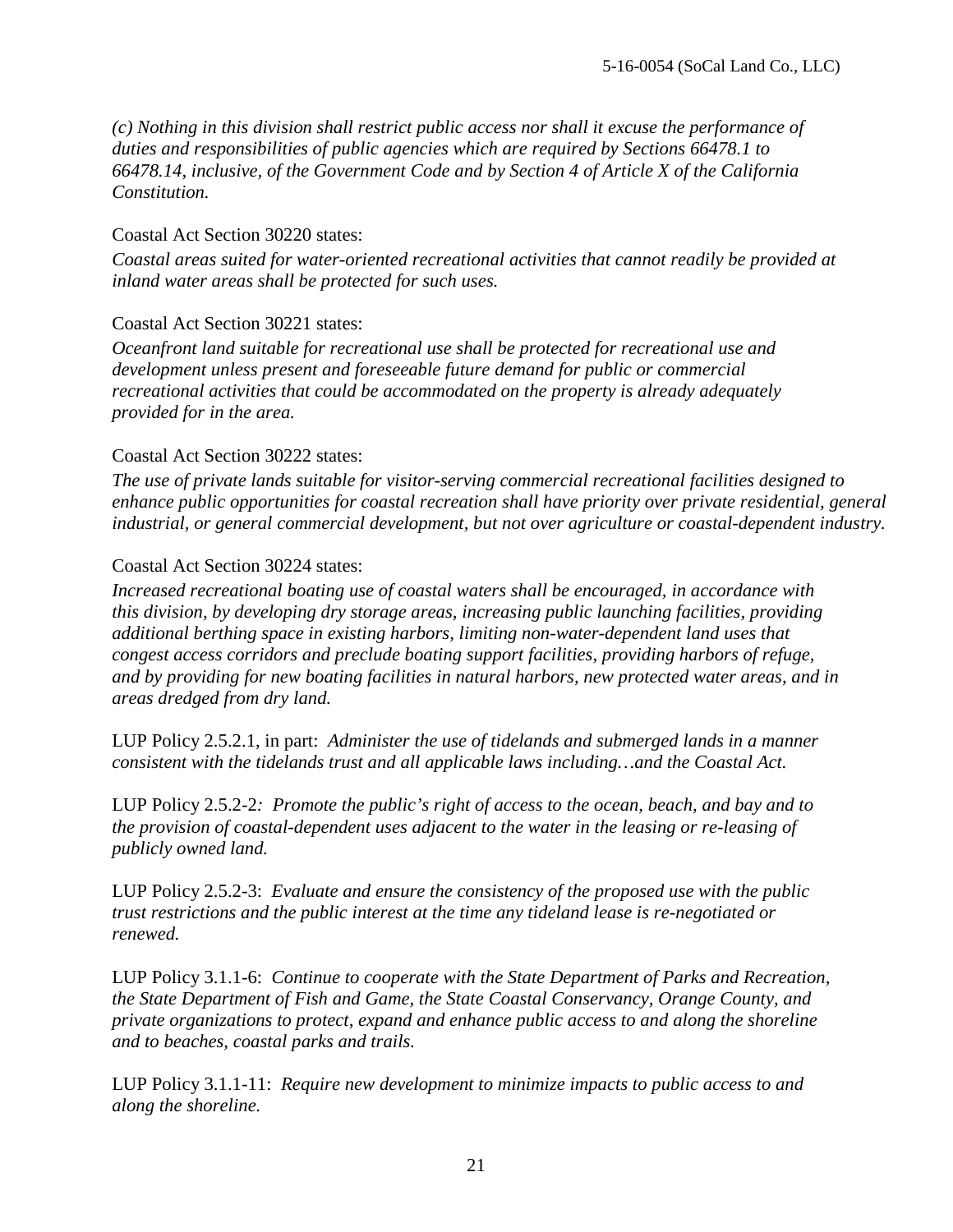LUP Policy 3.1.1-12: *Implement building design and siting regulations to protect public access through setback and other property development regulations of the Zoning Code that control building placement.* 

LUP Policy 3.1.4-7: *Design and site bulkheads to protect the character of the existing shoreline profiles and avoid encroachment onto public tidelands.* 

LUP Policy 3.1.4-8: *Limit bulkhead expansion or encroachment into coastal waters to the minimum extent necessary to repair, maintain, or replace an existing bulkhead and do not allow the backfill to create new usable residential land areas.* 

LUP Policy 3.2.1-1: *Protect, and where feasible, expand and enhance recreational opportunities in the coastal zone.* 

IP Section 21.48.085.D – Public Trust Lands - Leases

*2. Land Use. Land uses shall be consistent with the Public Trust land use restrictions. Priority shall be given to the provision of coastal-dependent uses.* 

*3. Public Access. Public access shall be provided in a manner consistent with Chapter 21.30A (Public Access and Recreation) and the public access and recreation policies of Chapter 3 of the Coastal Act.*

IP Section 21.30.030.C.3 – *Protective Structures. The following shall apply to the construction of protective structures:*

*(g) Limits on Authorization. Authorization of the protective device shall be limited to the development being protected. Such permits shall expire when the existing structure requiring protection is redeveloped, is no longer present, or no longer requires a protective device, whichever comes first. Coastal development permits shall also be conditioned to require the removal of shoreline protective devices when they are no longer needed.* 

*(h) Removal from State Tidelands Required. Encroachment permits and removal agreements shall be required for protective structures that are located on State tidelands and/or subject to potential future removal.* 

#### **Effects of Seawalls Generally**

Seawalls are known to interrupt normal processes of erosion and sediment transport, which can lead to regional sediment starvation in beaches, inconsistent with Coastal Act policies protecting access and recreation. In addition, shoreline protection is placed on waterfront areas that are protected for public access and recreational uses. In this case, part of the site is public trust tidelands. The adjudicated boundary line lies within the existing garden on the seaward side of the proposed residence and the existing seawall is located on public trust land. Public trust lands must be protected for public trust allowed uses, such as public recreational piers, visitor-serving facilities, and boating facilities. The tidelands in Newport Harbor were granted by legislation to the County of Orange and City of Newport Beach. Public Trust doctrine traditionally describe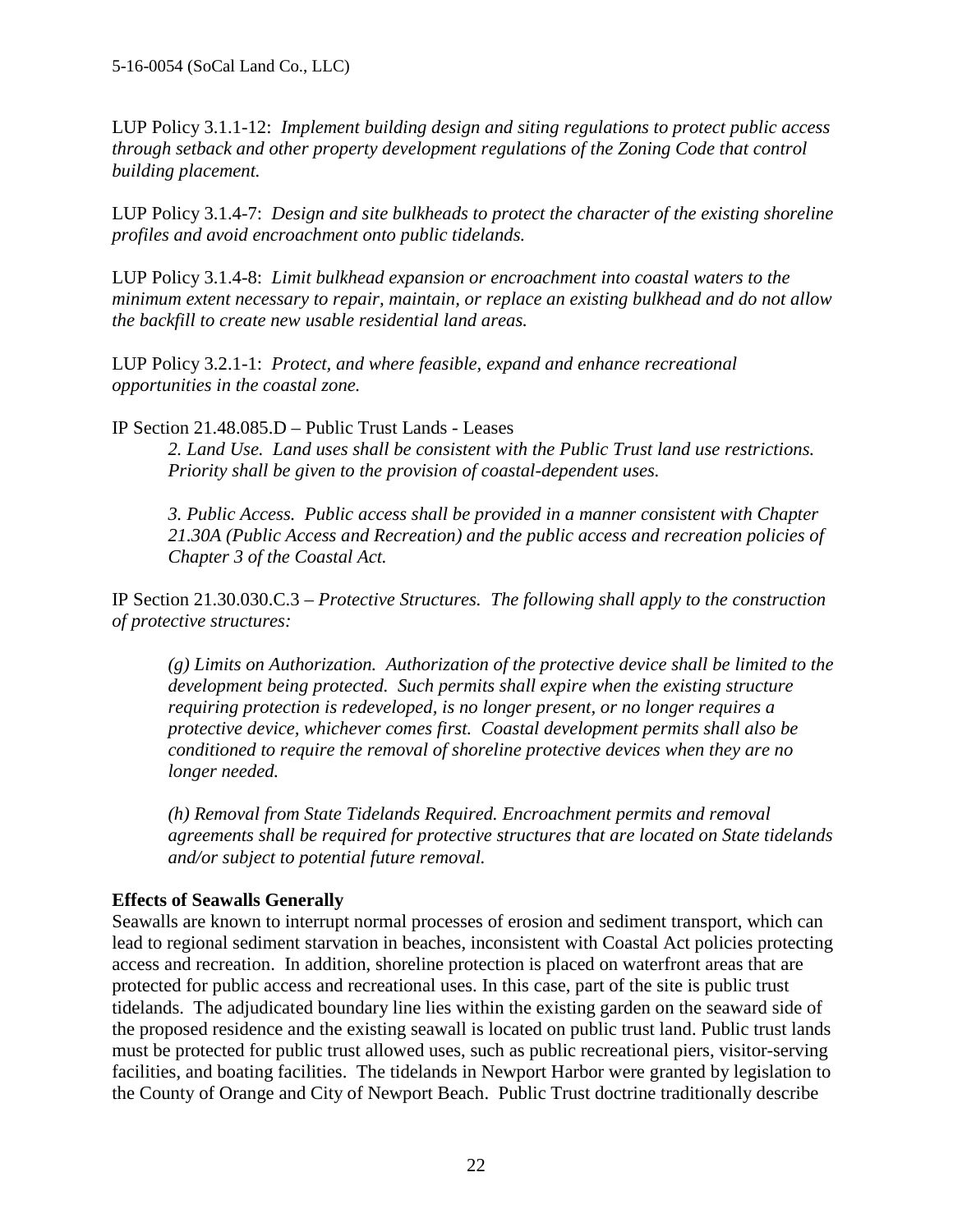navigation, commerce and fisheries as the acceptable uses within public tidelands, but these uses have been broadened to include the right of the public to fish, hunt, bathe, swim; boating and general recreation; preservation; scientific study; use as open space; and the right of the public to use the bottom of the navigable waters for anchoring, walking, or standing. The grant to the County specifically delineates the allowable uses of the filled tidelands on this project site, stipulating that the tidelands at the project site can only be used for purposes of general statewide interest, including the operation of docks and similar structures, recreational facilities, preservation of nature for scientific study, open space, and wildlife habitat.

When seawalls/bulkheads are constructed along the shores of Newport Bay they have a generally consistent design that involves placing a vertical sheetpile, embedded in bedrock, parallel to the shoreline. To provide lateral support, tie backs are affixed to the seawall coping, extending landward, that are embedded in soil or a large block of concrete known as a 'deadman' behind the wall. As described in the 'Hazards' portion of these findings, such walls lead to erosion of the soils and beach in front of the seawall.

Where the shoreline is eroding and armoring is installed, the armoring will eventually define the boundary between the bay and the upland. On an eroding shoreline, a beach will exist between the shoreline or waterline as long as sand is available to form a beach. As erosion proceeds, the profile of the beach also retreats and the beach area migrates inland. This process stops, however, when the backshore is fronted by a hard protective structure such as a seawall/bulkhead. While the shoreline on either side of the armor continues to retreat, shoreline in front of the armor eventually stops at the armoring. The beach area will narrow, being squeezed between the moving shoreline and the fixed backshore. Eventually, there will be no available dry beach area and the shoreline will be fixed at the base of the structure. In the case of an eroding shoreline, this represents the loss of a beach as a direct result of the armor.

Additionally, rising sea levels must be taken into consideration. There is a growing body of evidence that there has been an increase in global temperature and that an increase in sea level can be expected to accompany this increase in temperature (some shoreline experts have indicated that sea level could rise by as much as 5.5 feet by the year 2100). Mean sea level and projected sea level rise affects shoreline erosion in several ways, and an increase in the average sea level will exacerbate all these conditions. On the California coast the effect of a rise in sea level will be the landward migration of the intersection of the ocean/bay with the shore, leading to a faster loss of the beach as the beach is squeezed between the landward migrating ocean and the fixed backshore.

#### **Proposed Landside Development – Single Family Residence**

Expanding the existing wall or placement of a new seawall to protect the proposed single family residence would preclude the future public use of the area as it becomes available upon expiration of the lease, including the public trust lands, for recreational uses. Even a wall located further landward will eventually stop the inland migration of beach, that with rising sea level, will become submerged, which prevents the natural inland migration of the public trust tidelands. Thus, a shoreline protective device at the site would be inconsistent with public access and recreation policies of the certified LCP. Thus, the residence as proposed, is the feasible alternative that will avoid future impacts to public access because it has been designed in a manner that will not require shoreline protection. To ensure that future impacts to public access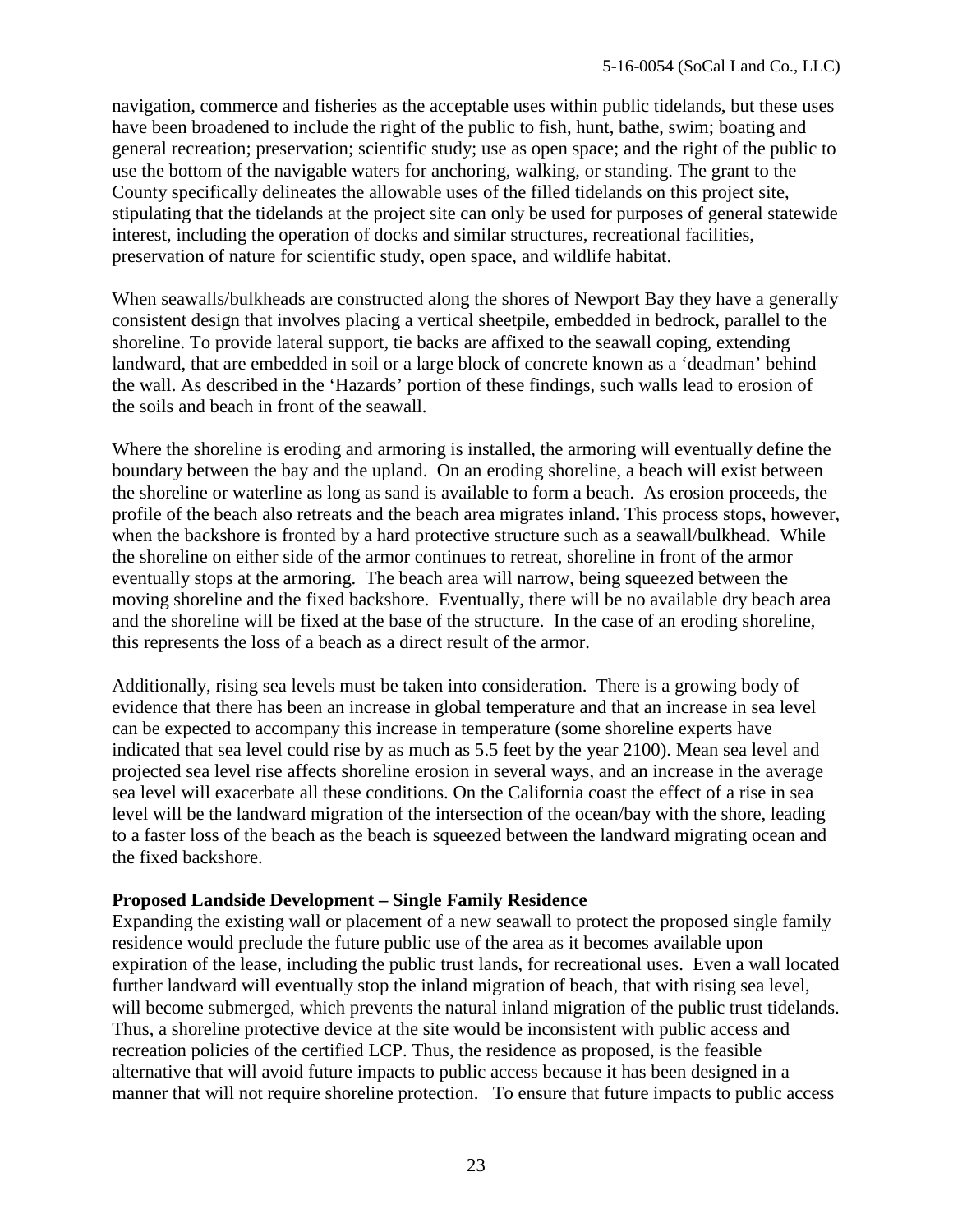resources identified above are avoided throughout the life of the development that is approved under this permit, thereby enabling the Commission to find the development consistent with the certified LCP and public access and recreation policies of the Coastal Act, noted above, the Commission imposes **Special Condition 1** requiring the applicant agree that no future expansion of the existing shoreline protective device shall be undertaken to protect the landside development approved pursuant to this CDP, including but not limited to, the residence and garage, foundations, patio and any future improvements, in the event that the development is threatened with damage or destruction from waves, erosion, storm conditions, flooding, sea level rise or other natural hazards in the future. **Special Condition 1** also requires that the landowner remove the development authorized by this permit if any government agency has ordered that the structure is not to be occupied due to the hazards identified above. The landowner must also remove any recoverable debris associated with the development that should fall into bay waters before they are removed.

In the short term, the State Lands Commission, through its tidelands grantee the County of Orange, which thereby acts as the trustee of the granted tidelands, has entered into a 49-year lease (through 2037) giving the applicant exclusive use of an approximate 30-foot wide area of filled and reclaimed former tidelands seaward of their property for landscaping and nonpermanent recreational improvements, such as patios, walks, dock access walks, and garden walls not exceeding 36 inches in height above natural grade. All other property owners on Harbor Island have the same lease with the County of Orange. Seawalls are not a permitted use per the County lease of public tidelands, nor are seawalls permitted on public tidelands per the 2017 certified City of Newport Beach LCP. In order to comply with the Public Trust Doctrine, the 1988 lease of filled public tidelands to the homeowners contained certain restrictions. For instance, the uses on the land were specifically restricted only to landscaping and non-permanent recreational improvements including any and all landscaping and non-permanent recreational improvements existing as of August 1, 1990.

Over the long-term, these tidelands must be protected for public trust allowed uses, such as public recreational piers, visitor-serving facilities and boating facilities. The tidelands lease ends in 2037, at that time the County can return the lands back to the public domain and require all private improvements to be removed, or the County may choose to re-enter into a new renegotiated lease agreement. At that time, the County will have to address the question of whether or not seawalls in the leasehold area are considered an allowable use under the Public Trust Doctrine.

**Proposed Tidelands Development – ATF Seawall Reinforcement and New Wood Railing** 

Coastal Act Sections 30220, 30221, 30222 and 30224 respectively require that coastal areas suited for water-oriented recreational activities be protected for such uses; that oceanfront land suitable for recreational use be protected for such uses; that visitor-serving commercial recreational facilities shall have priority over private residential uses on private lands; and that recreational boating be encouraged by limiting non-water dependent land uses that congest access corridors and preclude boat support facilities. Further Coastal Act Sections 30210 through 30212 require maximum public access and recreational opportunities to be provided. The portions of the project site which include filled and submerged public trust lands are coastal areas suitable for boating and other water-oriented recreation activities.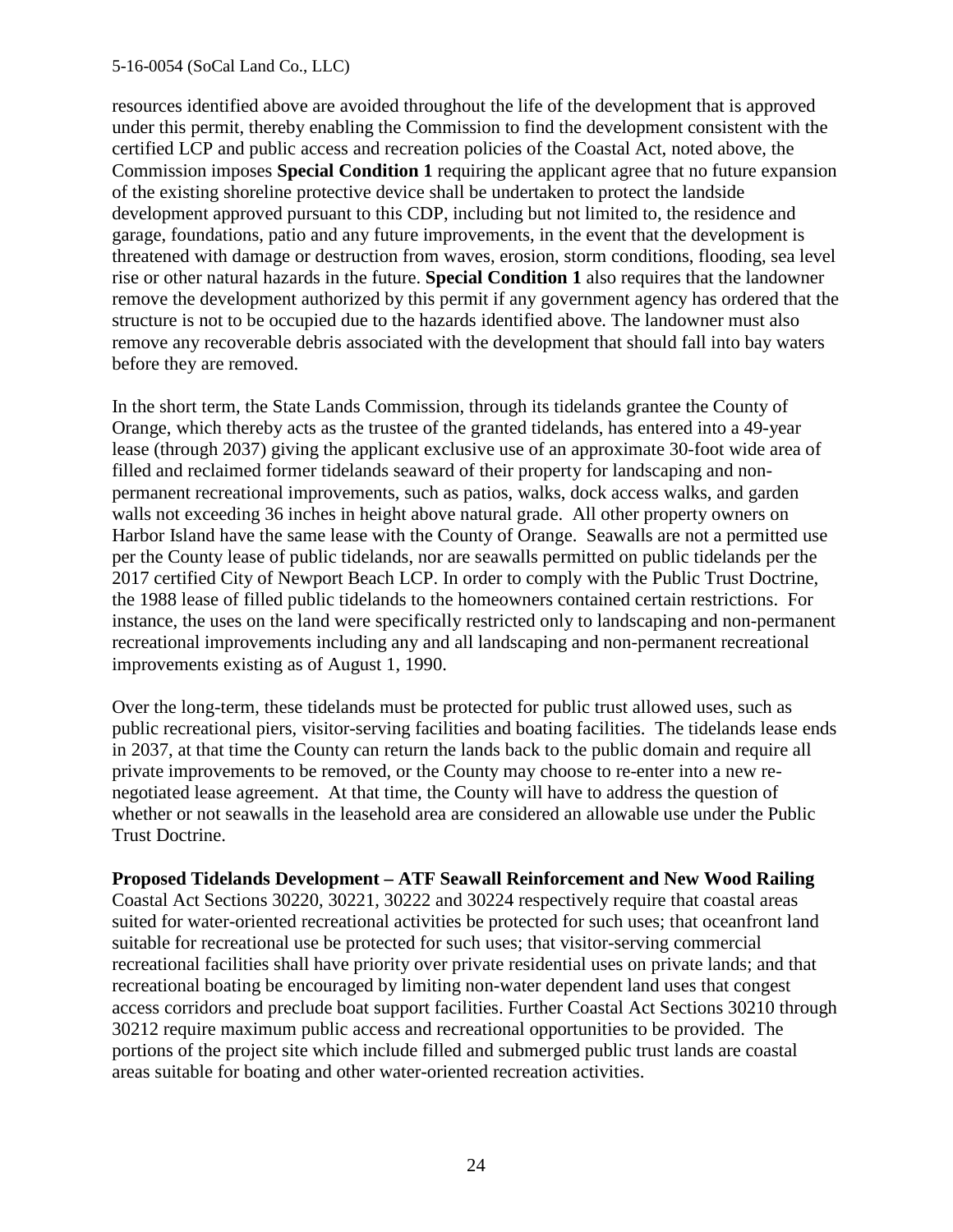The ATF repairs/improvements to the seawall that the applicant undertook did not involve the actual concrete panels that make up the seawall and thus did not change the footprint of the existing seawall. The method of repair and maintenance did not result in adverse environmental impacts, was not inconsistent with Coastal Act requirements, and as such, staff concludes is the feasible alternative that avoids adverse impacts to public access.

Additionally, in order for the ATF seawall repairs/improvements to be in compliance with Coastal Act public access policies, and although just guidance, the City of Newport Beach certified LCP also has a requirement for an agreement to remove protective structures that are located on State tidelands and/or subject to potential future removal, the Commission imposes **Special Condition 2** limiting the authorization of the after-the-fact improvements to the existing protective device (i.e., new coping and tiebacks) within State tidelands to the term of the existing Lease agreement between the applicant and the County of Orange commencing in March 22, 1988 for a period of forty-nine (49) years until March 22, 2037 for the exclusive, private use of filled public State tidelands lying between the extension of the property side lines from the adjudicated mean high tide line to the U.S. bulkhead line. At that time, when the lease is up for all the landowners on Harbor Island the State Lands Commission/County of Orange may return these leased filled tidelands to the public domain, or the SLC/County may choose to re-enter into another lease period with the Harbor Island landowner(s), or may re-negotiate the terms of the lease and clarify the question of whether seawalls/bulkheads on public State tidelands is consistent with the Public Trust land use restrictions. The after-the-fact improvements approved by this CDP shall be assessed for removal and/or relocation at the expiration of the Lease Agreement in the context of a comprehensive and coordinated approach of all similar improvements within State Tidelands located on Harbor Island.

#### **Recreation and Parking**

Section 30212 of the Coastal Act states, in relevant part:

*(a) Public access from the nearest public roadway to the shoreline and along the coast shall be provided in new development projects except where:* 

*(2) adequate access exists nearby…*

Section 30252 of the Coastal Act states, in relevant part:

*The location and amount of new development should maintain and enhance public access to the coast by…* 

*(4) providing adequate parking facilities or providing substitute means of serving the development with public transportation…* 

LUP Policy 2.9.3-2: *Continue to require new development to provide off-street parking sufficient to serve the approved use in order to minimize impacts to public on-street and offstreet parking available for coastal access.* 

LUP Policy 2.9.3-5: *Continue to require off-street parking in new development to have adequate dimensions, clearances, and access to ensure their use.*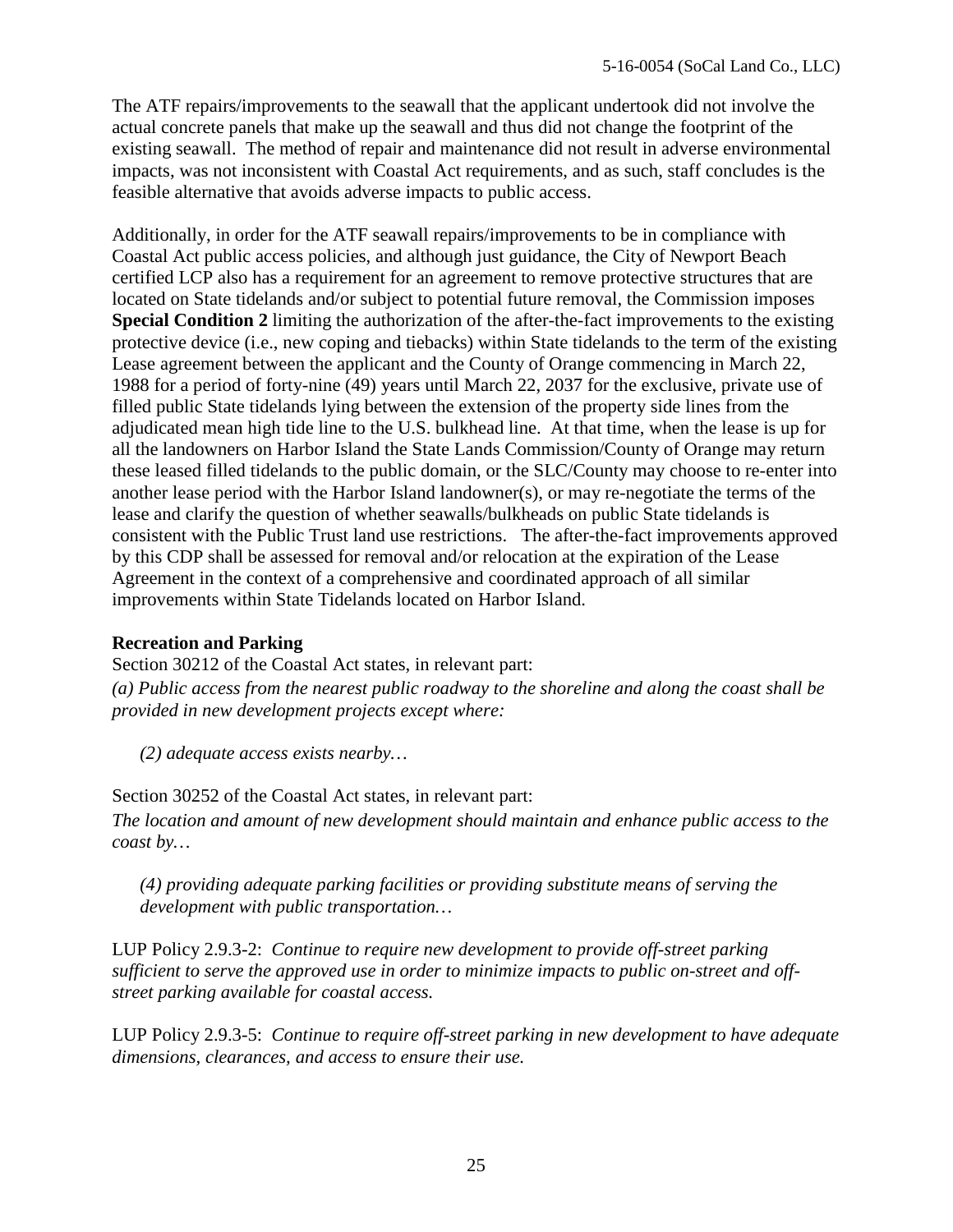IP Section 21.40.040 – Off-Street Parking Spaces Required: *Single-Unit Dwellings-Detached and 4,000 sq. ft. or greater of floor area – 3 per unit in a garage.* 

Since the proposed development (i.e., new single family residence and ATF repairs/improvements to existing seawall) is located on a private island within the first public road and the sea, both the LCP policies and the public access policies of the Coastal Act are the standard of review. Section 30212 of the Coastal Act requires that public access from the nearest public roadway to the shoreline and along the coast shall be provided in new development projects except where adequate access exists nearby. Section 30252 of the Coastal Act requires that public access to the coast be maintained and enhanced by supplying adequate parking to support new development. IP Section 21.40.040 requires three (3) parking spaces in a garage for a single family residence with 4,000 sq. ft. or greater of floor area.

The Commission has consistently found that two parking spaces are adequate to satisfy the parking demand generated by one individual residential unit. In this case, the certified LCP requires two parking spaces for single family residences under 4,000 sq. ft. and three parking spaces for residences 4,000 sq. ft. and greater. The proposed single family residence is 10,923 sq. ft. excluding parking and 12,427 sq. ft. including the proposed three parking spaces located in an attached garage, plus a golf cart garage/storage. As designed, the new single family residence meets the LCP parking requirement for a new single family residences.

Harbor Island is a private community within Newport Bay. No general public pedestrian or vehicle access presently exists onto Harbor Island. The nearest public access is located along a beach in the Beacon Bay community located on the landward side of the bridge leading to the island. There is also a public walkway that surrounds Balboa Island, approximately ¼ mile southeast of the project site and public beaches approximately ½ mile south along the Balboa Peninsula. Because there is no public pedestrian or vehicle access to the island, the project will not impact such public access. However, the public is able to access the beach/public tidelands area seaward of the subject site by watercraft or by swimming to the site. Therefore, except as described above with regard to future potential opening of public access to the filled tideland areas currently under lease to Harbor Island property owners, the proposed development will not have a direct impact to the current public access resources to or along the public tidelands. In order to preserve and maintain access to the public tidelands, **Special Condition 9** is imposed stating that the approval of a coastal development permit for the project does not waive any public rights or interest that exist or may exist on the property. As conditioned, the Commission finds that the proposed project is consistent with Sections 30212 and 30252 of the Coastal Act.

## **D. BIOLOGICAL RESOURCES**

Section 30230 of the Coastal Act states:

*Marine resources shall be maintained, enhanced, and where feasible, restored. Special protection shall be given to areas and species of special biological or economic significance. Uses of the marine environment shall be carried out in a manner that will sustain the biological productivity of coastal waters and that will maintain healthy populations of all species of marine organisms adequate for long-term commercial, recreational, scientific, and educational purposes.*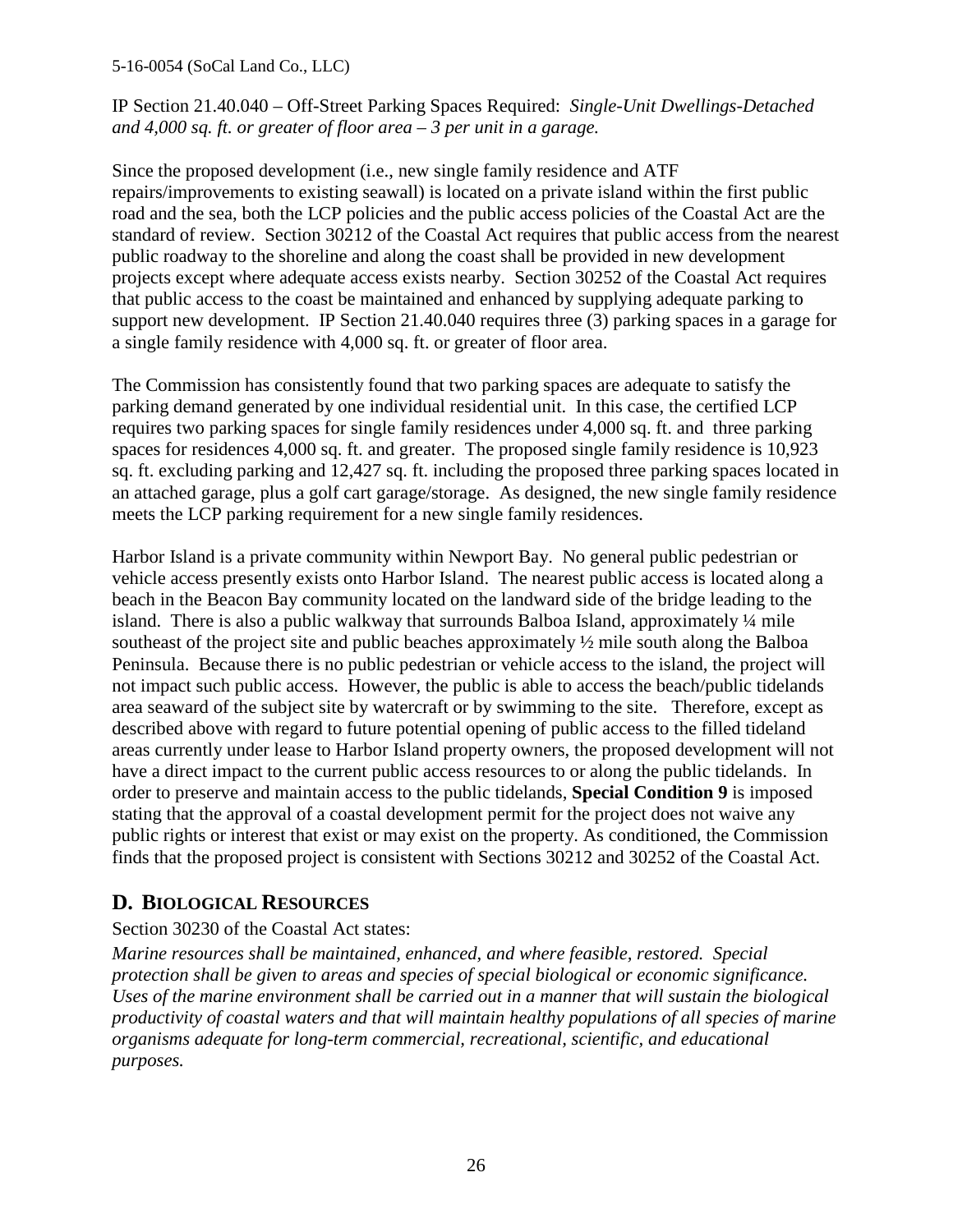#### Section 30231 of the Coastal Act states:

*The biological productivity and the quality of coastal waters, streams, wetlands, estuaries, and*  lakes appropriate to maintain optimum populations of marine organisms and for the protection *of human health shall be maintained and, where feasible, restored through, among other means, minimizing adverse effects of waste water discharges and entrainment, controlling runoff, preventing depletion of ground water supplies and substantial interference with surface water flow, encouraging waste water reclamation, maintaining natural vegetation buffer areas that protect riparian habitats, and minimizing alteration of natural streams.* 

Seawalls and docks/dock piles are known to adversely impact marine resources if the structures are placed on actual marine resources, resulting in fill and shading resulting in the loss of surrounding marine habitat areas. Newport Harbor contains eelgrass beds, which are important nursery habitats for many fish species that maintain the populations of open ocean fish species, many of which are fished commercially and recreationally. Eelgrass beds are the kind of habitat area that, pursuant to Section 30230 of the Coastal Act, deserves special protection as an area of special biological significance. The National Marine Fisheries Service Eelgrass Mitigation Policy (October 2014) states the following about eelgrass:

*Eelgrass species (Zostera marina L. and Z. pacifica) are seagrasses that occur in the temperate unconsolidated substrate of shallow coastal environments, enclosed bays, and estuaries. Eelgrass is a highly productive species and is considered to be a "foundation" or habitat forming species. Eelgrass contributes to ecosystem functions at multiple levels as a primary and secondary producer, as a habitat structuring element, as a substrate for epiphytes and epifauna, and as sediment stabilizer and nutrient cycling facilitator. Eelgrass provides important foraging areas and shelter to young fish and invertebrates, food for migratory waterfowl and sea turtles, and spawning surfaces for invertebrates and fish such as the Pacific herring. Eelgrass also provides a significant source of carbon to the detrital pool which provides important organic matter in sometimes food-limited environments (e.g., submarine canyons). In addition, eelgrass has the capacity to sequester carbon in the underlying sediments and may help offset carbon emissions. Given the significance and diversity of the functions and services provided by seagrass, Costanza et al. (2007) determined seagrass ecosystems to be one of Earth's most valuable ecosystems.* 

Thus, eelgrass beds are the kind of habitat area that, pursuant to Section 30230 of the Coastal Act, deserves special protection as an area of special biological significance.

The NMFS October 2014 eelgrass policy also reports the following adverse effects of human development on eelgrass beds like those in front of the subject site:

*Seagrass habitat has been lost from temperate estuaries worldwide (Duarte 2002, Lotze et al. 2006, Orth et al. 2006). While both natural and human-induced mechanisms have contributed to these losses, impacts from human population expansion and associated pollution and upland development is the primary cause (Short and Wyllie-Echeverria 1996). Human activities that affect eelgrass habitat distribution and abundance, including, but not limited to, urban development, harbor development, aquaculture, agricultural runoff, effluent discharges, and upland land use associated sediment discharge (Duarte 2008) occur throughout California. For example, dredging and filling; shading and alteration of*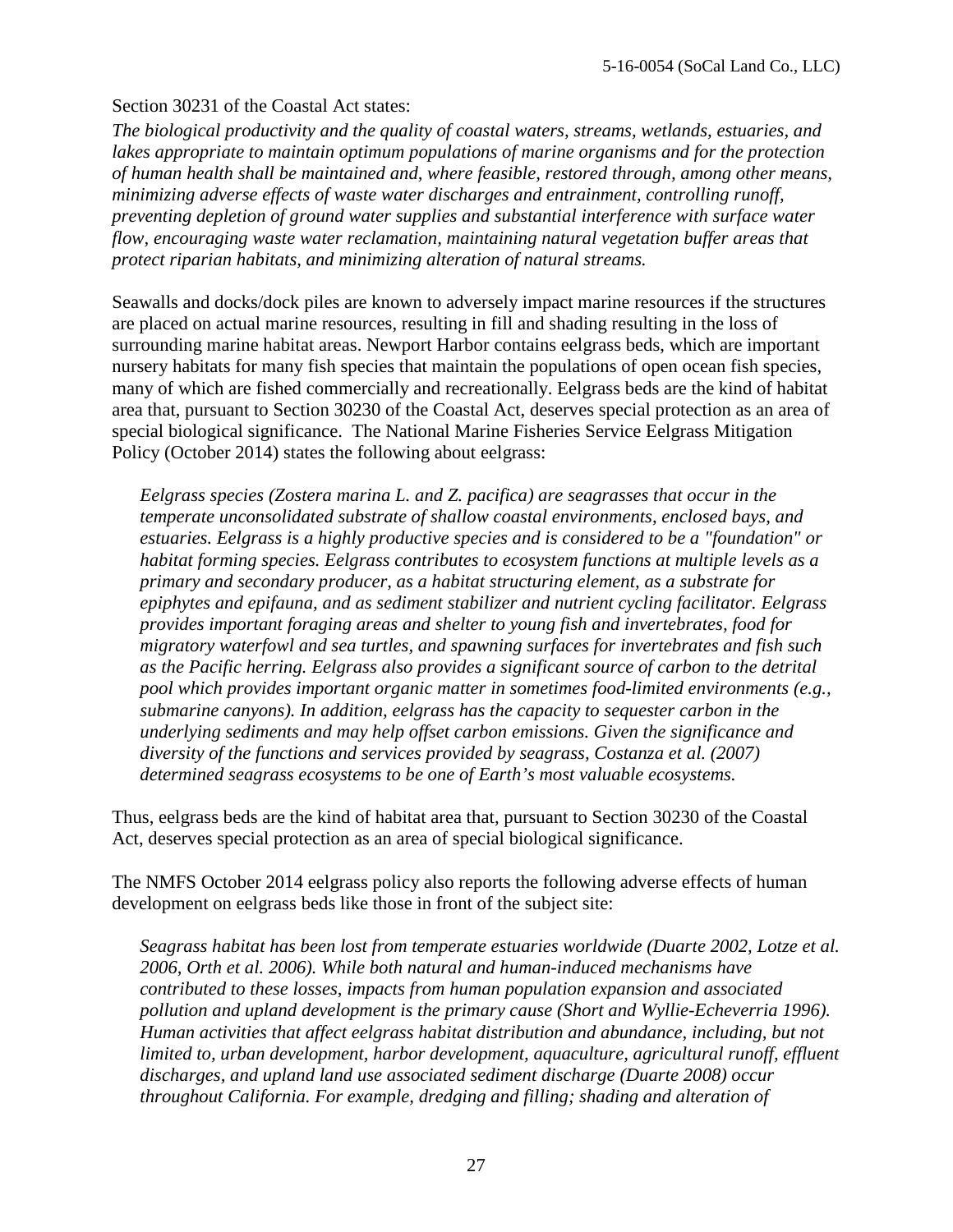*circulation patterns; and watershed inputs of sediment, nutrients, and unnaturally concentrated or directed freshwater flows can directly and indirectly destroy eelgrass habitats.* 

Eelgrass surveys performed by the City in 2016 identify eelgrass beds in the channel offshore of the subject site. Coastal Act Section 30230 states that marine resources shall be maintained and enhanced, and Coastal Act Section 30231 states that the biological productivity of coastal waters shall be maintained, so construction of a future bulkhead or seawall that encroach on this habitat would be inconsistent with these policies.

Furthermore, on a shoreline without a fixed back beach marine habitats would have the opportunity to move inland along with rising sea levels. However, where there is a back beach fixed by a structure, like a seawall, that inland migration of habitat would be stopped at the face of the wall. As seas continue to rise, the habitat in front of the wall will convert to deep water habitat type. So, in this case, even if a seawall were placed inland of the tidelands, erosive forces would eventually reach the wall, converting the nearshore sandy beach environment to deepwater habitat. Eelgrass thrives in shallow water areas of the harbor. As the area converts to deeper water it becomes less suitable to the growth of eelgrass and subsequent loss of eelgrass beds. The construction of a future bulkhead or seawall would not maintain, enhance, or lead to restoration of eelgrass beds which are areas of special biological significance and would not sustain the biological productivity of coastal waters. As such, the seawall repairs (removal of the existing seawall's coping and installation of a new concrete coping atop the existing seawall panels, and reinforcement of the seawall by the addition of four concrete deadmen connecting to the seawall coping with tie-backs rods) for which the applicant is requesting ATF approval may be considered the feasible alternative that avoids marine resource impacts because the maintenance activities themselves did not expand the footprint of the seawall seaward, did not result in disturbance of soft bottom intertidal sediment or water turbidity as all the work was conducted from the landside and outside of coastal waters and thus did not result in direct or indirect impacts to marine biological resources.

Additionally, to ensure that marine resource impacts identified above are avoided throughout the life of the proposed new development that is approved under this permit, (i.e., single family residence on the landside of the subject site) and to assure that the proposed project is consistent with the certified LCP, the Commission imposes **Special Condition No. 1** that prohibits the future repair or maintenance, enhancement, reinforcement, or any other activity affecting the shoreline protective device to be undertaken if such activity extends the footprint seaward of the subject shoreline protective device in order to protect the landside development. In sum, expanding or building a future new seawall to protect the proposed development would cause significant impacts to coastal resources including marine habitats. Thus, as conditioned, the Commission finds that the proposed single family residence and associated improvements is consistent with the policies of the certified LCP.

## **E. WATER QUALITY**

Section 30230 of the Coastal Act states:

*Marine resources shall be maintained, enhanced, and where feasible, restored. Special protection shall be given to areas and species of special biological or economic significance. Uses of the marine environment shall be carried out in a manner that will sustain the biological*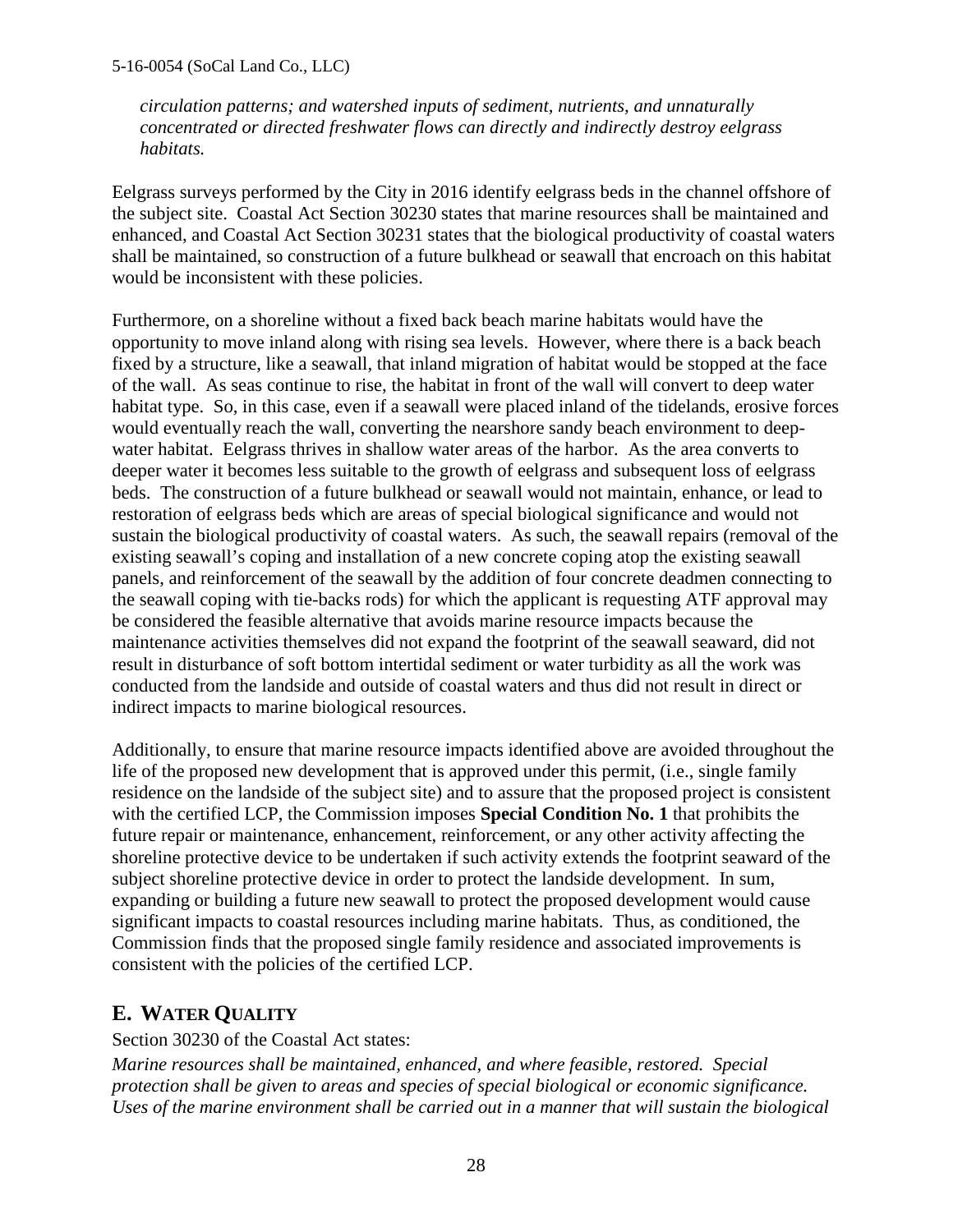*productivity of coastal waters and that will maintain healthy populations of all species of marine organisms adequate for long-term commercial, recreational, scientific, and educational purposes.* 

#### Section 30231 of the Coastal Act states:

*The biological productivity and the quality of coastal waters, streams, wetlands, estuaries, and lakes appropriate to maintain optimum populations of marine organisms and for the protection of human health shall be maintained and, where feasible, restored through, among other means, minimizing adverse effects of waste water discharges and entrainment, controlling runoff, preventing depletion of ground water supplies and substantial interference with surface water flow, encouraging waste water reclamation, maintaining natural vegetation buffer areas that protect riparian habitats, and minimizing alteration of natural streams.* 

#### Section 30232 of the Coastal Act states:

*Protection against the spillage of crude oil, gas, petroleum products, or hazardous substances shall be provided in relation to any development or transportation of such materials. Effective containment and cleanup facilities and procedures shall be provided for accidental spills that do occur.*

#### City of Newport Beach LCP Policies

LUP Policy 4.3.1-6: *Require grading/erosion control plans to include soil stabilization on graded or disturbed areas.* 

Policy 4.3.1-7: *Require measures be taken during construction to limit land disturbance activities such as clearing and grading, limiting cut-and-fill to reduce erosion and sediment loss, and avoiding steep slopes, unstable areas, and erosive soils. Require construction to minimize disturbance of natural vegetation, including significant trees, native vegetation, root structures, and other physical or biological features important for preventing erosion or sedimentation.* 

Policy 4.3.2-2: *Require that development not result in the degradation of coastal waters (including the ocean, estuaries and lakes) caused by changes to the hydrologic landscape.* 

Policy 4.3.2-1*: Promote pollution prevention and elimination methods that minimize the introduction of pollutants into coastal waters, as well as the generation and impacts of dry weather and polluted runoff.* 

Policy 4.3.2-7: *Incorporate BMPs into the project design in the following progression: Site Design BMPs, Source Control BMPs, and Treatment Control BMPs. Include site design and source control BMPs in all developments. When the combination of site design and source control BMPs are not sufficient to protect water quality as required by the LCP or Coastal Act, structural treatment BMPs will be implemented along with site design and source control measures.*

Policy 4.3.2-8: *To the maximum extent practicable, runoff should be retained on private property to prevent the transport of bacteria, pesticides, fertilizers, pet waste, oil, engine*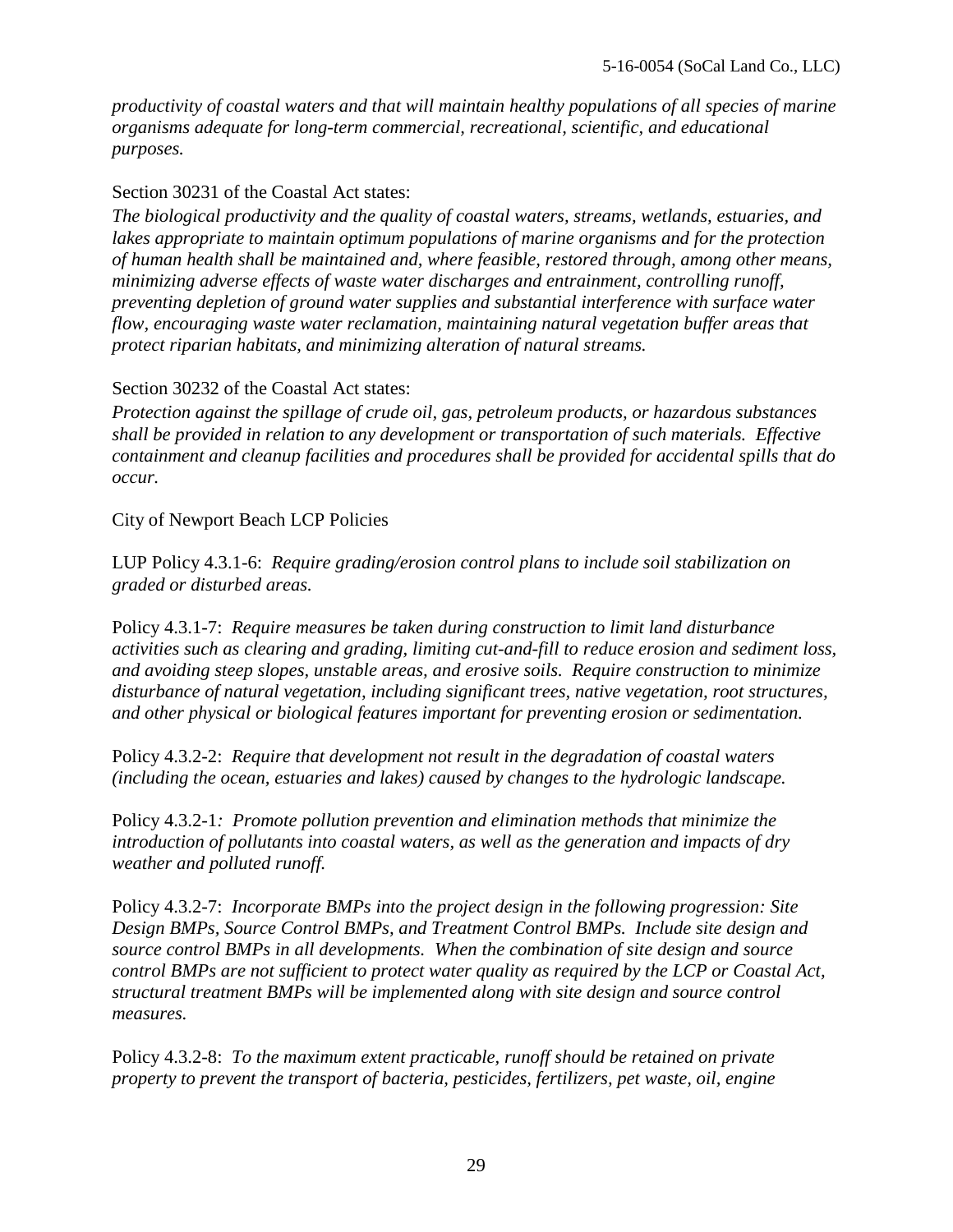*coolant, gasoline, hydrocarbons, brake dust, tire residue, and other pollutants into recreational waters.*

Policy 4.3.2-22: *Require beachfront and waterfront development to incorporate BMPs designed to prevent or minimize polluted runoff to beach and coastal waters.* 

Policy 4.3.2-24: *To further reduce runoff, direct and encourage water conservation via the use of weather- and moisture-based irrigation controls, tiered water consumption rates, and native or drought-tolerant plantings in residential, commercial, and municipal properties to the maximum extent practicable.*

Section 30230 of the Coastal Act requires that marine resources including biological productivity be protected. Section 30231 of the Coastal Act requires that the biological productivity of coastal waters be maintained, and where feasible, restored. In addition, Sections 30230 and 30231 require that the quality of coastal waters be maintained and protected from adverse impacts. Section 30232 of the Coastal Act requires protection against the spillage of crude oil, gas, petroleum products, or hazardous materials in relation to any development.

#### **Proposed Landside Development - Construction Impacts to Water Quality**

Storage or placement of construction materials, debris, or waste in a location subject to erosion and dispersion or which may be discharged into coastal water via rain or wind would result in adverse impacts upon the marine environment that would reduce the biological productivity of coastal waters. For instance, construction debris entering coastal waters may cover and displace soft bottom habitat. Sediment discharged into coastal waters may cause turbidity, which can shade and reduce the productivity of foraging avian and marine species' ability to see food in the water column. Eelgrass, known to grow offshore of the subject site, is also adversely impacted by poor water quality and sedimentation. In order to avoid adverse construction-related impacts upon marine resources, the Commission imposes **Special Condition 6**, which outlines construction-related best management practices to provide for the safe storage of construction materials and the safe disposal of construction debris. This condition requires, among other things, the applicant to remove any and all debris resulting from construction activities within 24 hours of completion of the project. In addition, all construction materials, excluding lumber, shall be covered and enclosed on all sides, and as far away from a storm drain inlet and receiving waters as possible.

#### **Proposed Landside Development - Post-Construction Impacts to Water Quality**

The proposed single family residence is considered new development and there is an opportunity to improve water quality. Much of the pollutants entering the ocean come from land-based development. The LCP requires new projects minimize to the extent feasible, the cumulative adverse impacts on water quality resulting from incremental increases in impervious surface associated with additional development. In order to deal with these post construction water quality impacts, the applicant has submitted a drainage and runoff control plan. To minimize any impacts to water quality the proposed project may have after construction; all onsite runoff will be directed to a trench drain and bottomless trench drain. In order to ensure that the drainage and runoff control plan is adhered to, the Commission imposes **Special Condition 5**, which requires the applicant to conform with the submitted drainage and runoff control plan and to adequately maintain it throughout the life of the proposed development.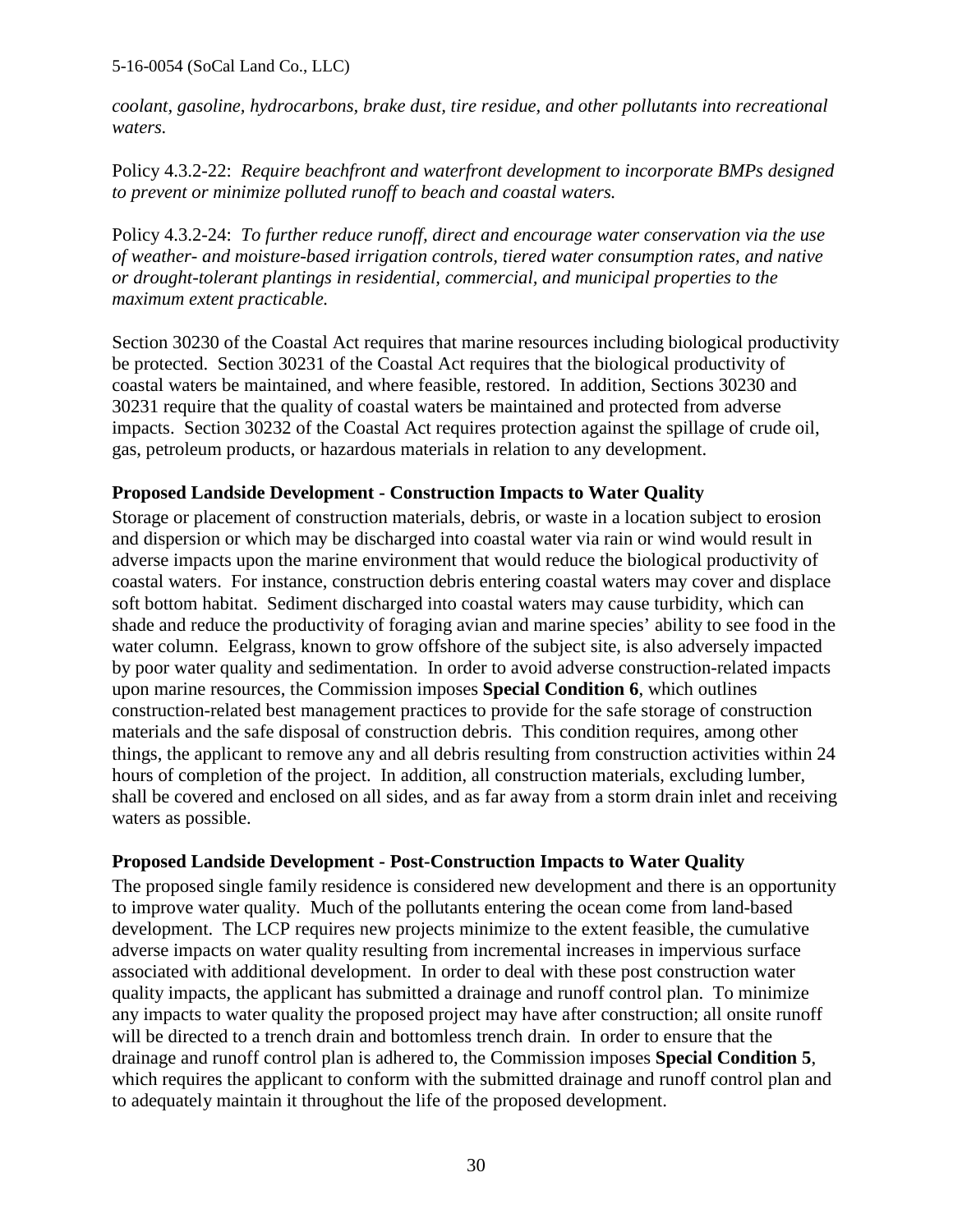Additionally, the applicant has submitted a landscape plan. The proposed landscaping plan does not include any plant species listed as problematic and/or invasive by the California Native Plant Society or the California Invasive Plant Council. Furthermore, the landscape plan should only be drought tolerant to minimize the use of water. Commission staff has reviewed the proposed landscape plan and determined that it contains drought tolerant non-invasive plant species. **Special Condition 4** imposes landscape controls that require that all vegetated landscaped areas shall only consist of native plants or non-native drought tolerant plants, which are non-invasive for the life of the project. The applicant has also stated that they are in compliance with the applicable water efficiency and conservation measures of the City's adopted CALGreen standards concerning irrigation systems, and efficient fixtures and appliances.

Thus, as conditioned, the Commission finds that the proposed project is consistent with the certified LCP policies regarding water quality.

## **F. PERMIT FEES**

Development has occurred on the site without the required coastal development permit, specifically within the State public tidelands leasehold area of the site, placement of solid materials, including a new concrete coping to an existing seawall and twelve (12) new tiebacks connected to four (4) new deadmen all of which occurred in or adjacent to coastal waters.

The applicant is proposing after-the-fact approval of the unpermitted development noted above and described in more detail in the project description. Although the development has taken place prior to submittal of this application, consideration of the proposed development on State public tidelands by the Commission has been based solely upon the Chapter 3 policies of the Coastal Act with the policies of the Newport Beach Local Coastal Program used as guidance. Commission review and action on this permit will resolve the unpermitted development identified in this section once the permit has been fully executed and the terms and conditions of the permit complied with by the applicant.

Section 30620(c)(1) of the Coastal Act states, in relevant part:

*The Commission may require a reasonable filing fee and the reimbursement of expenses for the processing by the Commission of an application for a coastal development permit…*

Section 13055 of the California Code of Regulations sets the filing fees for coastal development permit applications, and states in relevant part:

*(d) Fees for an after-the-fact (ATF) permit application shall be five times the amount specified in section (a) unless such added increase is reduced by the Executive Director when it is determined that either:*

*(1) the ATF permit application can be processed by staff without significant additional review time (as compared to the time required for the processing of a regular permit,) or*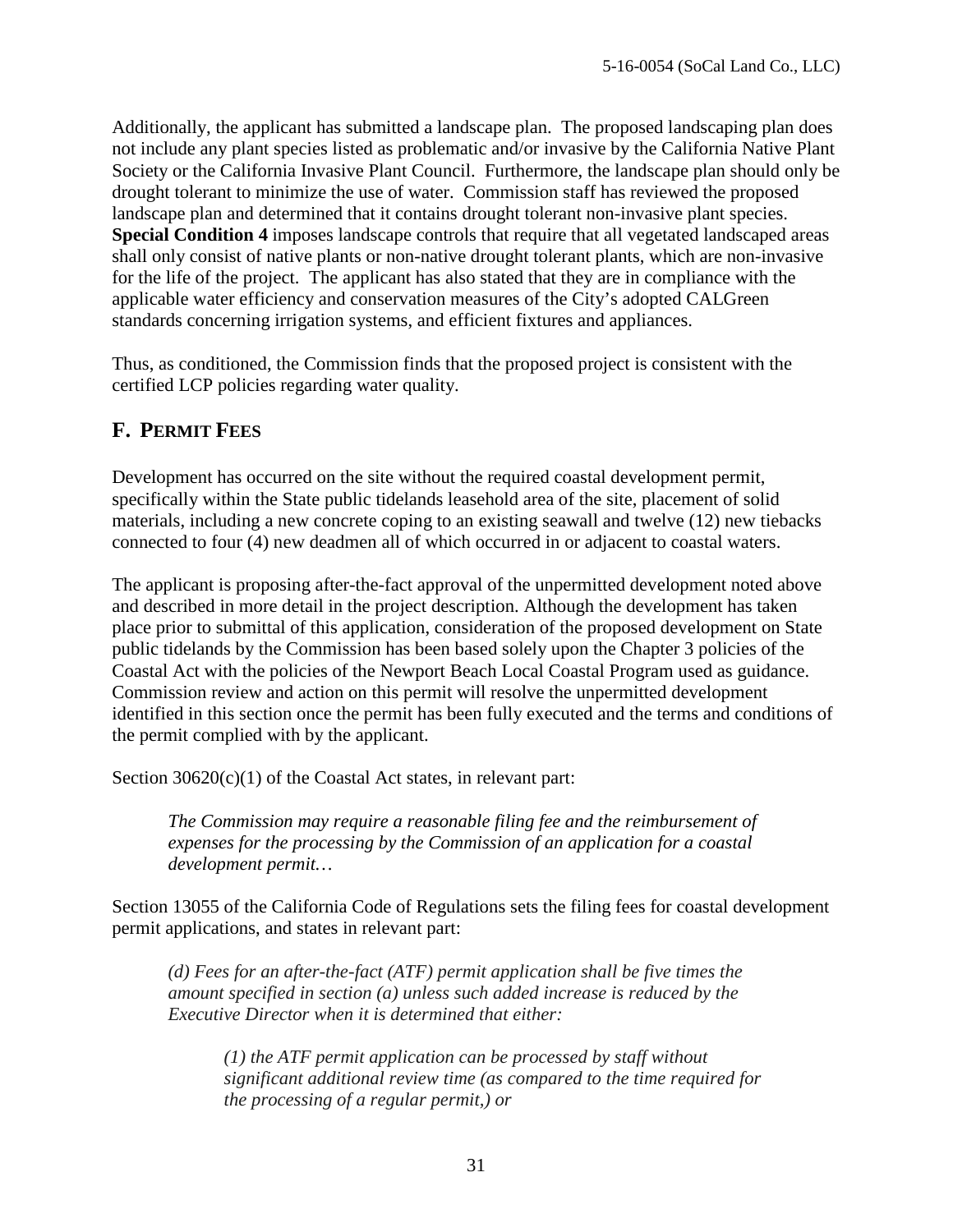*(2) the owner did not undertake the development for which the owner is seeking the ATF permit, but in no case shall such reduced fees be less than double the amount specified in section (a) above. For applications that include both ATF development and development that has not yet occurred, the ATF fee shall apply only to the ATF development. In addition, payment of an ATF fee shall not relieve any persons from fully complying with the requirements of Division 20 of the Public Resources Code or of any permit granted thereunder or from any penalties imposed pursuant to Chapter 9 of Division 20 of the Public Resources Code.*

*(i) The required fee shall be paid in full at the time an application is filed. However, applicants for an administrative permit shall pay an additional fee after filing if the executive director or the commission determines that the application cannot be processed as an administrative permit. The additional fee shall be the amount necessary to increase the total fee paid to the regular fee. The regular fee is the fee determined pursuant to this section. In addition, if the executive director or the commission determines that changes in the nature or description of the project that occur after the initial filing result in a change in the amount of the fee required pursuant to this section, the applicant shall pay the amount necessary to change the total fee paid to the fee so determined. If the change results in a decreased fee, a refund will be due only if no significant staff review time has been expended on the original application. If the change results in an increased fee, the additional fee shall be paid before the permit application is scheduled for hearing by the commission. If the fee is not paid prior to commission action on the application, the commission shall impose a special condition of approval of the permit. Such special condition shall require payment of the additional fee prior to issuance of the permit.* 

The Commission received a fee of \$554 with this coastal development permit application on January 22, 2016. Based on the CDP application Filing Fee Schedule for the 2015/2016 fiscal year (Section 13055, subsection (a)(2)(A) of the California Code of Regulations), the fee for residential development on the regular calendar is \$6,648 for a single-family dwelling between 5,001 to 10,000 sq. ft., plus an additional \$2,216 fee for grading, in this case grading is proposed between 1,001 to 10,000 cubic yards (Section 13055, subsection (a)(4)), for a total fee of \$8,864 for the proposed residential development on the subject property.

Additionally, the applicant is seeking an after-the-fact permit for improvements to an existing seawall on public tidelands currently under lease by the applicant. Subsection (d) of California Code of Regulations Section 13055 indicates that the fee for an after-the-fact permit application shall be five times the amount specified in section (a) unless such added increase is reduced by the Executive Director when it is determined that either: the permit application can be processed by staff without significant additional review time or the owner did not undertake the development for which the owner is seeking the after-the-fact permit. In this case, the owner did undertake the development for which he is seeking the after-the-fact permit and additional staff review time was required, thus, the fee for the unpermitted portion of the proposed development is not reduced by the Executive Director. Therefore, per the CDP application Filing Fee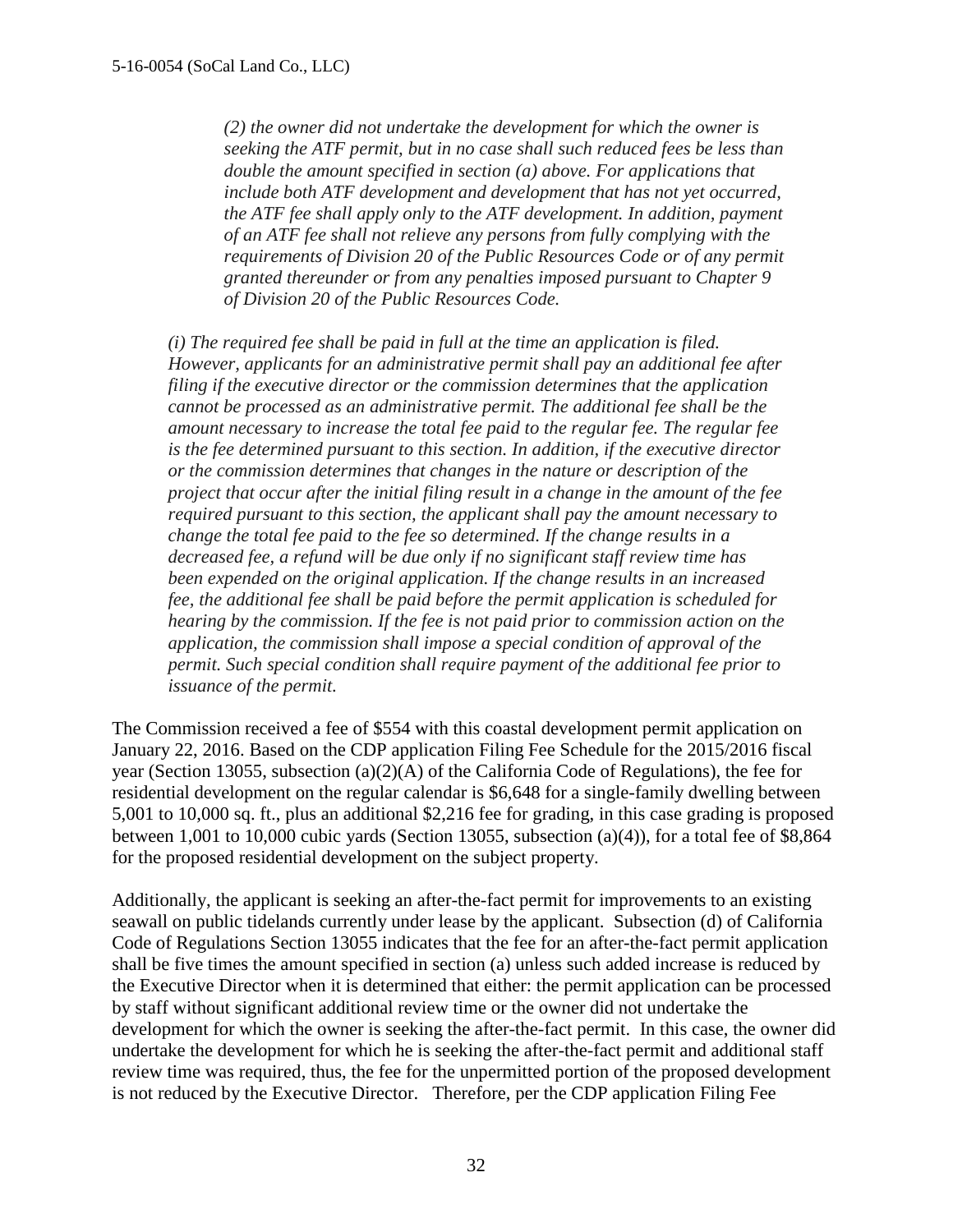Schedule for the 2015/2016 fiscal year (Section 13055, subsection (a)(5)(B)(1) of the California Code of Regulations), the fee for development based on development cost is \$3,324 (development cost up to and including \$100,000) times five (5) is \$16,620.

Therefore, \$8,864 plus \$16,620 equals a total of \$25,484. Because the applicant has already paid \$554, **Special Condition 10** requires the applicant to pay the balance of \$24,930 prior to issuance of the permit, consistent with the requirements of California Code of Regulations Section 13055(i).

## **G. DEED RESTRICTION**

To ensure that any prospective future owners of the property are made aware of the applicability of the conditions of this permit, **Special Condition 11** requires the applicant/property owner record a deed restriction against the property, referencing all of the above special conditions of this permit and imposing them as covenants, conditions and restrictions on the use and enjoyment of the Property. Thus, as conditioned, this permit ensures that any prospective future owner will receive actual notice of the restrictions and/or obligations imposed on the use and enjoyment of the land in connection with the authorized development, including the risks of the development and/or hazards to which the site is subject, and the Commission's immunity from liability.

## **H. LOCAL COASTAL PROGRAM (LCP)**

On January13, 2017, the City of Newport Beach LCP was effectively certified. The development proposed within private property lines is located within the City's jurisdiction and consequently, the standard of review is the City's certified Local Coastal Plan (LCP) and the public access and recreation policies of the Coastal Act. Development proposed seaward of the property line identified as an adjudicated mean high tide line including development on filled tidelands is located within the Commission's jurisdiction and consequently, the standard of review is the Chapter 3 of the Coastal Act and the certified LCP serves as guidance. As conditioned, the proposed landside development is consistent with the City's certified LCP and the public access and recreation policies of the Coastal Act; and only as conditioned, is proposed development within the Commission's original jurisdiction consistent with Chapter 3 of the Coastal Act.

## **I. CALIFORNIA ENVIRONMENTAL QUALITY ACT (CEQA)**

The City of Newport Beach is the lead agency responsible for certifying that the proposed project is in conformance with the California Environmentally Quality Act (CEQA). The City determined that in accordance with CEQA, the project is Categorically Exempt development from Provisions of CEQA for new construction. Section 13096(a) of the Commission's administrative regulations requires Commission approval of coastal development permit applications to be supported by a finding showing the application, as conditioned by any conditions of approval, to be consistent with any applicable requirements of CEQA. Section 21080.5(d)(2)(A) of CEQA prohibits a proposed development from being approved if there are feasible alternatives or feasible mitigation measures available which would substantially lessen any significant adverse effect which the activity may have on the environment.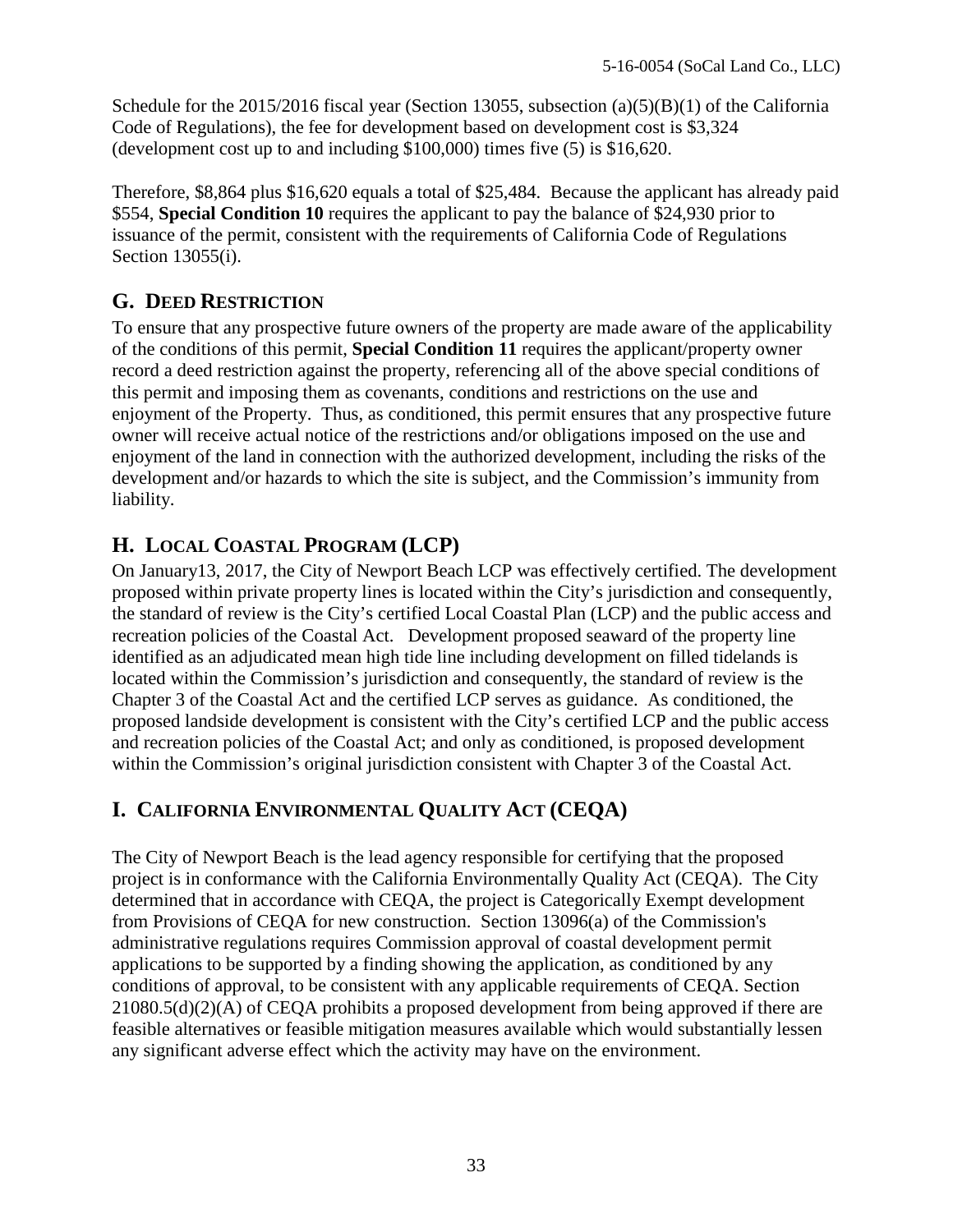Under Section 15251(c) of Title 14 of the California Code of Regulations, the Commission's CDP regulatory process has been certified as the functional equivalent to the CEQA process. The proposed project is located in an urban area. Infrastructure necessary to serve the project exists in the area. The proposed project has been conditioned in order to be found consistent with the public access and resource protection policies of the Coastal Act and the LCP, as applicable. As conditioned, the proposed project has been found consistent with the hazards, water quality and public access policies of the Coastal Act and the LCP, as applicable.

Therefore, as conditioned, the Commission finds that there are no feasible alternatives or additional feasible mitigation measures available that would substantially lessen any significant adverse effect that the activity may have on the environment. Therefore, the Commission finds that the proposed project, as conditioned to mitigate the identified impacts, is the least environmentally damaging feasible alternative and consistent with the requirements of the Coastal Act and CEQA.